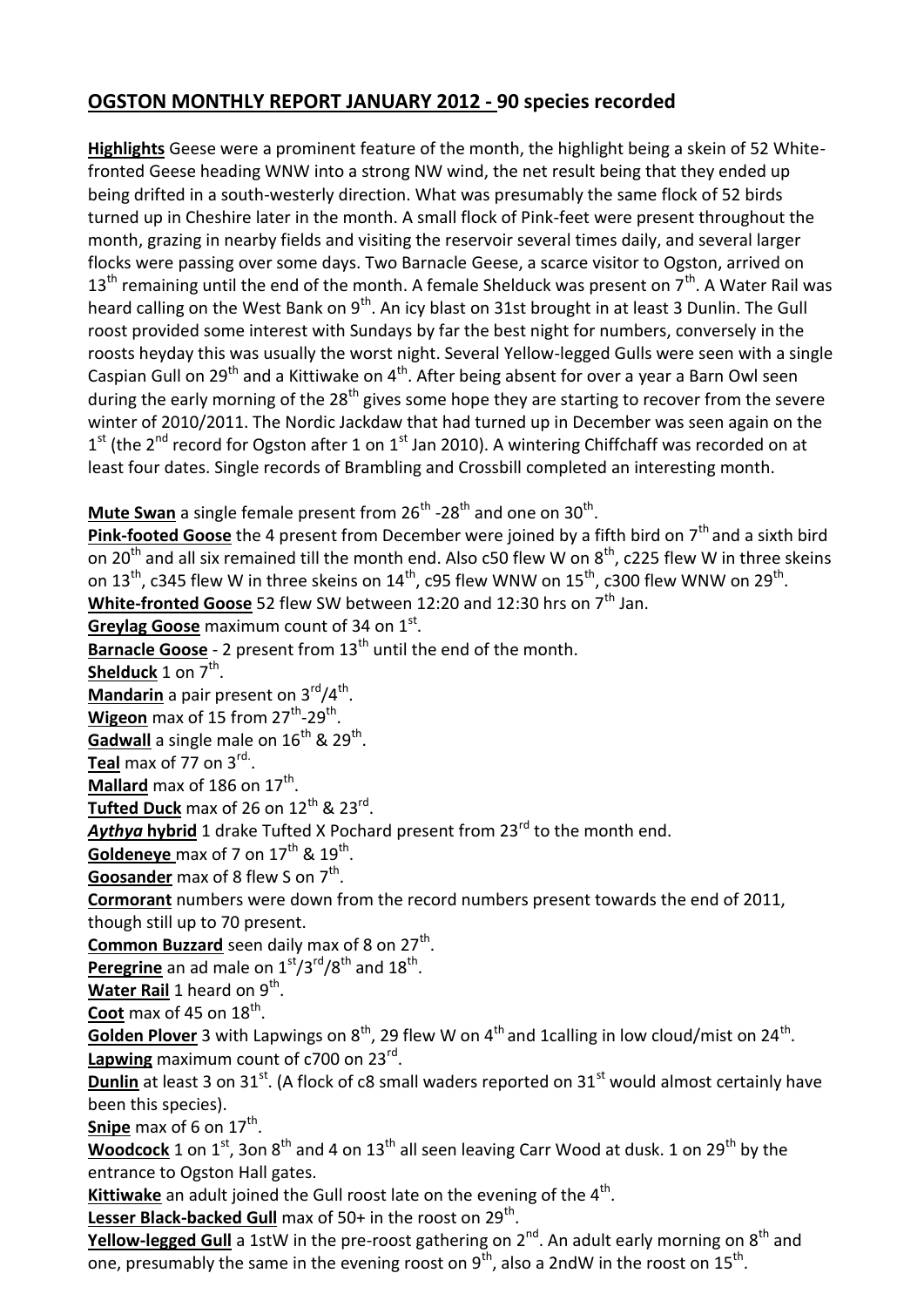Caspian Gull 1 adult in the roost on 29<sup>th</sup>. **Barn Owl** 1 early morning on 28<sup>th</sup>. Little Owl 1 heard on 9<sup>th</sup>. **Green Woodpecker** 1 on at least seven dates during the month. Nordic Jackdaw one present on 1<sup>st</sup> same as present during Dec. Raven seen on at least 8 days during the month with a max of 4 on 27<sup>th</sup>. **<u>Skylark</u>** 1 on 13<sup>th</sup> and 1 on 26<sup>th</sup>.  $\frac{\text{Chiffchaft}}{1}$  on  $1^\text{st}/14^\text{th}/15^\text{th}$  and  $19^\text{th}$ . Tree Sparrow c12 on feeders behind dam on 2<sup>nd</sup>. **Chaffinch** c80 in Maize stubble on 2<sup>nd</sup>/4<sup>th</sup>. Brambling 1 in Brackenfield churchyard on 15<sup>th</sup>.

Crossbill 1on 7<sup>th</sup>.

**Yellowhammer** up to c50 in Maize stubble on 2<sup>nd</sup>/4<sup>th</sup>.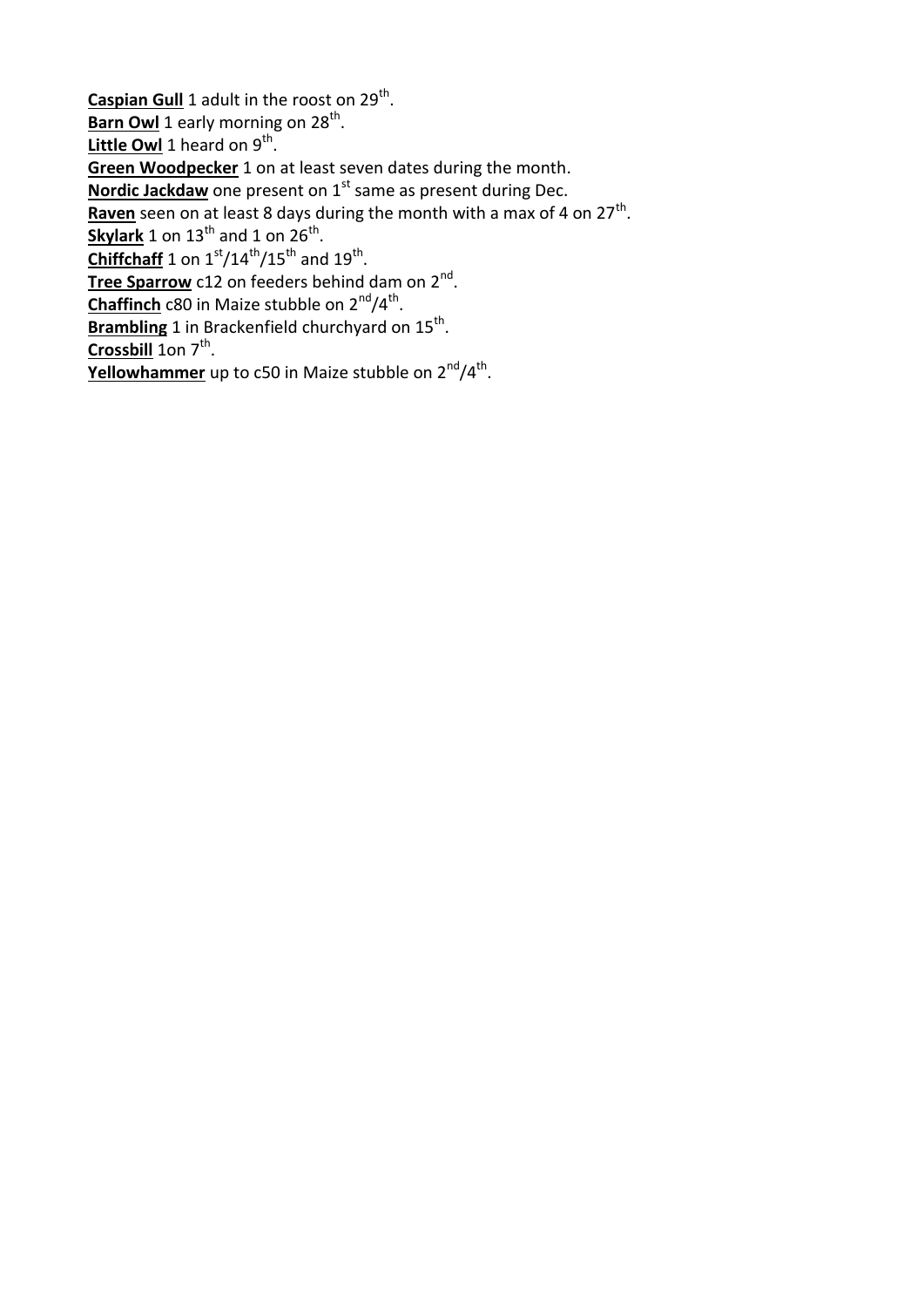#### **OGSTON MONTHLY REPORT FEBRUARY 2012 - Species recorded 92 Running total for 2012 - 99**

Severe conditions persisted during the first 11 days of the month with the reservoir up to 70 - 80% frozen over at times. Milder weather gradually returned from 12th onwards. The Pink-footed and Barnacle Geese remained until increasingly mild conditions perhaps encouraged them to move on. A female Shelduck was present from 13<sup>th</sup> - 23<sup>rd</sup>, a pair present on 27<sup>th</sup> and a female on 29th. The first Mandarins since early January turned up at the end of the month. The return of the milder weather saw an initial increase in some duck numbers as birds began heading north. A Pintail was seen briefly during the morning and again briefly during the evening of  $24<sup>th</sup>$ . A Little Egret flew through south on  $1^{st}$ . A Water Rail was seen briefly by the feeding station on  $11^{th}$ . A single Oystercatcher that arrived on  $14<sup>th</sup>$  and 2 Ringed Plovers the following day were perhaps returning breeding birds. Other waders recorded included up to four Dunlins, a few Golden Plovers, a Jack Snipe on  $26^{th}$  and Curlews began moving through from  $18^{th}$ , with a maximum of 29 on  $29^{th}$ . Two different adult Mediterranean Gulls visited the evening roost during the month, one colour ringed (initial enquiries suggest it had been ringed in Poland) and a single Yellow-legged Gull was present on  $26<sup>th</sup>$ . Up to two Dippers were seen on the River Amber in the area where they bred for the first time at Ogston last year. A single Crossbill flew over on  $14^{\text{th}}$ .

**Mute Swan** One on 6<sup>th</sup> and three on 26<sup>th</sup>.

Pink-footed Goose The flock remained until 20th with a maximum of seven on 13<sup>th</sup> and 20<sup>th</sup>. Greylag Goose Max count of 19 on 9<sup>th</sup>. Barnacle Goose The two birds remained until 23<sup>rd</sup>. **Shelduck** One from 13<sup>th</sup> - 23<sup>rd</sup> and two on 27<sup>th</sup>. Mandarin One drake on 28<sup>th</sup> and a pair on 29<sup>th</sup>. Wigeon The small flock present daily until the 23<sup>rd</sup> with a max of 20 on 3<sup>rd,</sup> then two on 28<sup>th</sup>/29<sup>th</sup>. **Teal** Max count of 141 on 14<sup>th</sup>. Mallard Max count of 226 on 5<sup>th</sup>. **Pintail** One drake on 24<sup>th</sup>. Pochard Max count of 13 on 3<sup>rd</sup> and 11<sup>th</sup>. **Tufted Duck** Max count of 49 on 9<sup>th</sup>. Aythya hybrid the drake Tufted Duck X Pochard hybrid present until 18<sup>th</sup>. **<u>Goldeneye</u>** Max count of 12 on 12<sup>th</sup> 18<sup>th</sup> & 19<sup>th</sup>. **Goosander** Max of four on 2<sup>nd</sup> and 24<sup>th</sup>. **Cormorant** Max count of 69 on 21<sup>st</sup>. Little Egret One flew through S at 15:55 hrs on 1<sup>st</sup>. **Common Buzzard** Max count of 10 on 23rd . Peregrine One on 24<sup>th</sup> and 29<sup>th</sup>. Water Rail One seen briefly under the feeders on 11<sup>th</sup>. **Coot** Max count of 52 on 3rd . **Oystercatcher** One on the 12<sup>th</sup>, one on 18<sup>th</sup>, one on 20<sup>th</sup>-22<sup>nd</sup>, two on 23<sup>rd</sup>, one on 24<sup>th</sup>, three on  $25^{\text{th}}$ , two from  $26^{\text{th}}$  -  $29^{\text{th}}$ . **Ringed Plover** Two on 13<sup>th</sup>, one on 16<sup>th</sup> & 17<sup>th</sup>, two from 18<sup>th</sup> - 29<sup>th</sup>. Golden Plover One on 16<sup>th</sup>, two on 18<sup>th</sup> and one on 29<sup>th</sup>. Lapwing Max count of 500 on 16<sup>th</sup>.  ${\bf Dunlin}$  Two on  $1^{\rm st}$ , three on  $2^{\rm nd}$  &  $3^{\rm rd}$ , four on  $4^{\rm th}$ , three on  $5^{\rm th}$ , one on  $6^{\rm th}$ , two on  $7^{\rm th}$ , one on  $8^{\rm th}$ , two on  $10^{\text{th}}$ , one on  $19^{\text{th}}$  and 2 on  $23^{\text{rd}}$ . **Jack Snipe** One on 26<sup>th</sup>. **<u>Snipe</u>** Max count of 11 on 4<sup>th</sup>. Woodcock Two over the West Bank car park at dusk on 18<sup>th</sup>.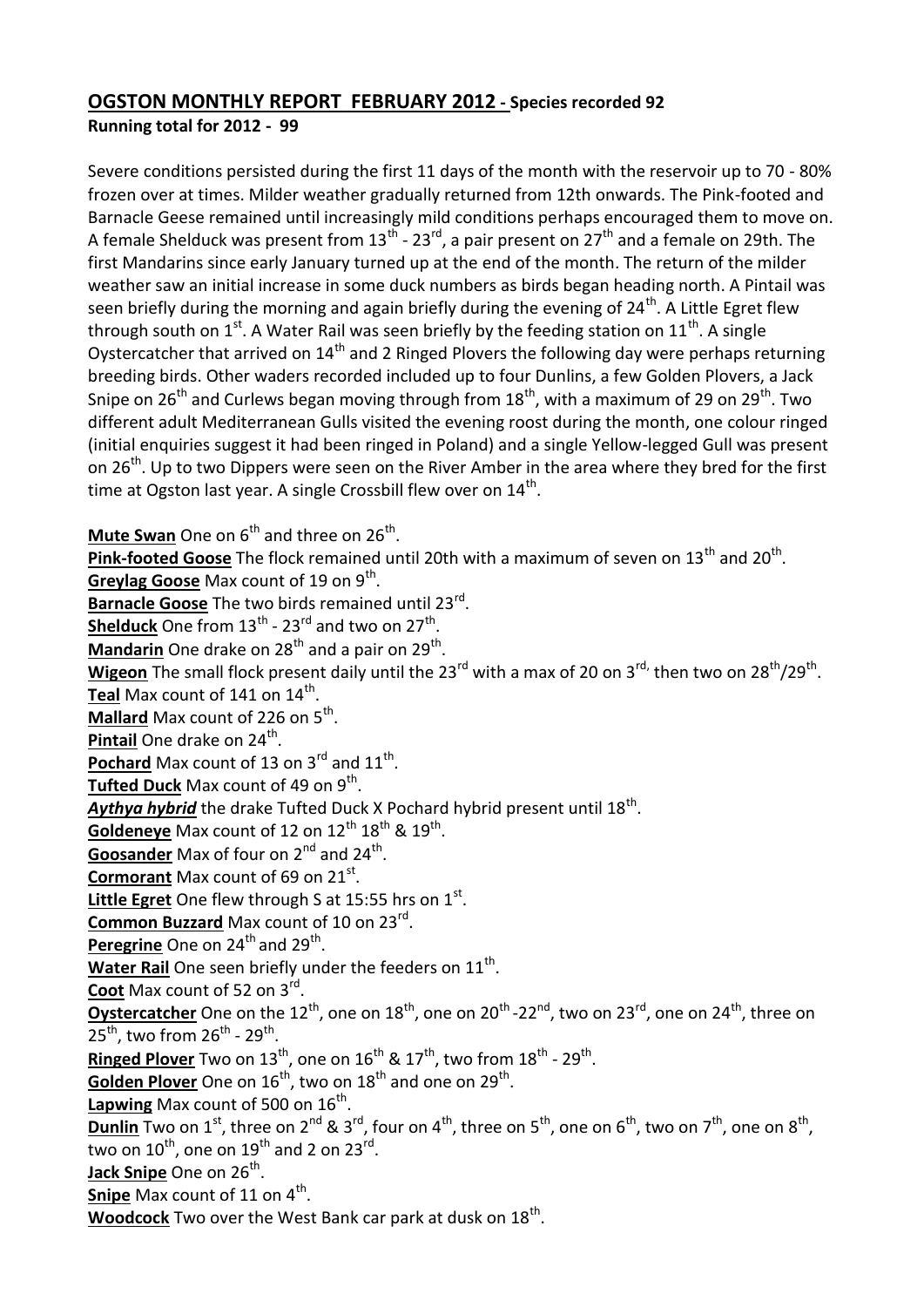**Curlew** One flew SE on 18<sup>th</sup>, two on 23<sup>rd</sup>, two flew NW on 24<sup>th</sup>, one on 26<sup>th</sup> and 25 through NW on  $29<sup>th</sup>$ .

Kittiwake One adult present from 10:30 - 11:00 hrs on 28<sup>th</sup>.

**Mediterranean Gull** One adult in the roost on 1<sup>st</sup> and a different (colour ringed) adult on 6<sup>th</sup>, 10<sup>th</sup>  $8.11^{th}$ .

Lesser Black-backed Gull c80 flew NW on 16<sup>th</sup>.

**Yellow-legged Gull** One 1<sup>st</sup>W early morning on 26<sup>th</sup>.

**Green Woodpecker** Up to two seen/heard regularly during the month.

Raven Two on 17<sup>th</sup> & 18<sup>th</sup> and one on 27<sup>th</sup>.

Skylark Small numbers passed over some days, maximum of 15 on 16<sup>th</sup>.

**Grey Wagtail**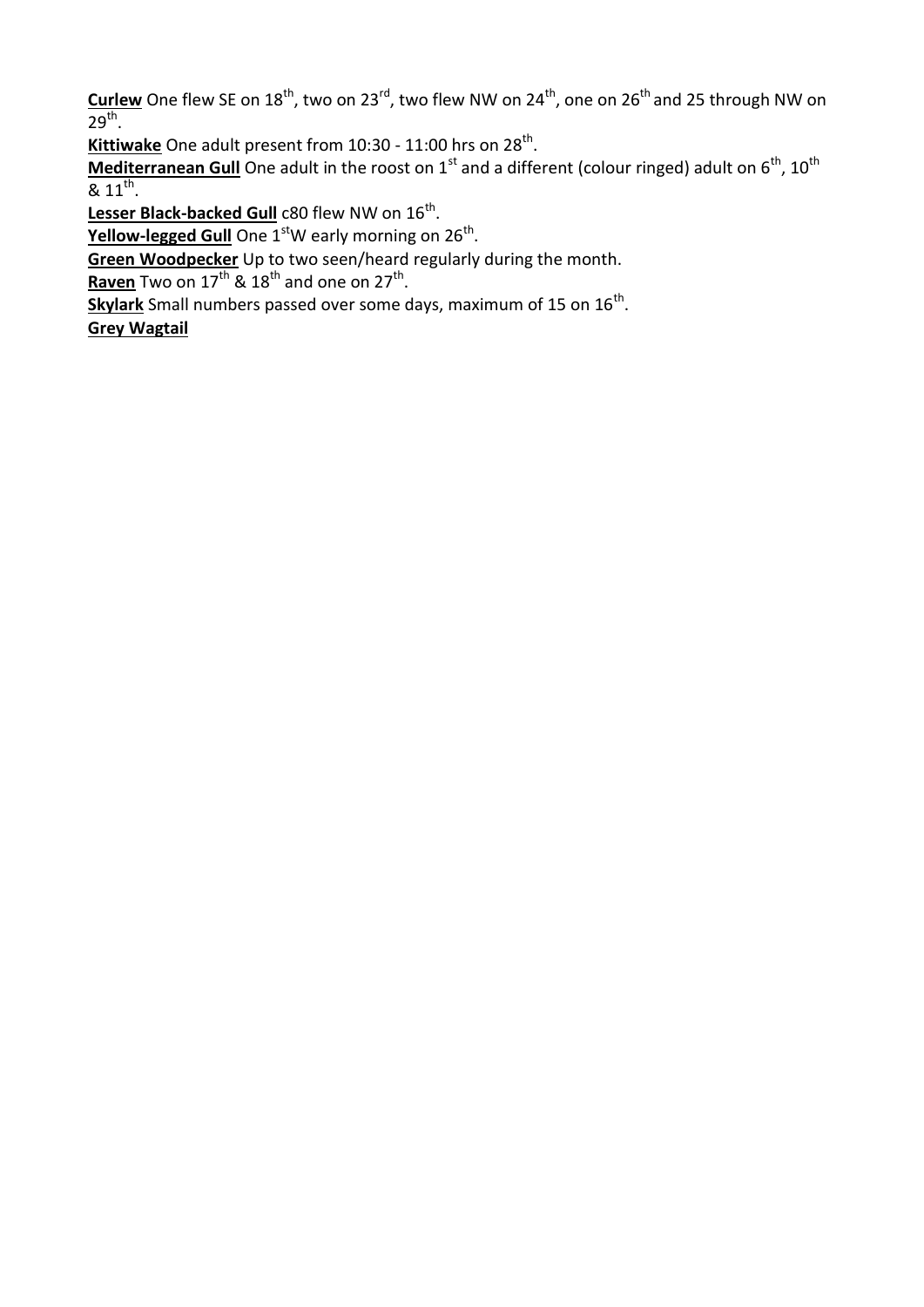## **OGSTON MONTHLY REPORT MARCH 2012 - Species recorded 102 Running total for 2012 = 114**

A White Stork which spent just over an hour and forty minutes circling the reservoir on  $25<sup>th</sup>$ , was potentially a first record for Ogston, though early indications suggest that it may have been an escaped bird. Wildfowl numbers gradually fell, though of interest were a drake Common Scoter on  $21<sup>st</sup>/22<sup>nd</sup>$  and the first Shovelers of the year. Three Red Kites passed through and a single Osprey was present briefly on 29<sup>th</sup> which caught a fish before moving off NE. The first Little Ringed Plovers arrived on 23<sup>rd</sup> and among the usual expected waders the highlight was a Common Snipe of the northern race *faeroeensis* on 17<sup>th</sup>. This was only the second record for Ogston. Gulls also provided plenty of interest during the first half of the month as good numbers began loafing on the West Bank during the day. This enabled the reading of several colour rings, the most interesting of which involved a 2ndW Glaucous Gull ringed in Scotland.

Two Nordic Jackdaws that were present on  $4<sup>th</sup>$  were only the third record for Ogston but it seems likely that they are overlooked. Summer visitors arriving included all three common *hirundines* as well as Chiffchaff, Willow Warbler and Blackcap, while a few wintering Fieldfares and Redwings lingered to the end of the month. Two Rock Pipits were recorded, a scarce visitor in spring. A few Siskins and Lesser Redpolls remained to the end of the month and there were two records of Crossbill.

**Mute Swan** Two from 6<sup>th</sup> - 13<sup>th</sup>, one on 21<sup>st</sup> and one on 26<sup>th</sup>.

Greylag Goose Maximum of 26 on 27<sup>th</sup>.

**Shelduck** One male on 1st.

Mandarin Recorded regularly throughout the month with a max of c8 on 9<sup>th</sup>.

**Wigeon** Maximum count of ten on 15<sup>th</sup>.

**Teal** Maximum count of 47 on 5<sup>th</sup>.

**Shoveler** A drake on 25<sup>th</sup> was the first of the year and a pair were present on 30<sup>th</sup>.

Pochard Maximum count of 6 on 2<sup>nd</sup>.

**Tufted Duck** Maximum of 49 on 30<sup>th</sup>.

**Common Scoter** A drake was present on 21<sup>st</sup> and reported again briefly early morning on 22<sup>nd</sup>. Goldeneye Present all month with a max of 11 on 23<sup>rd</sup>.

**White Stork** One circling the reservoir from 13:03 until 14:45 hrs on 25<sup>th</sup> when it flew SW. During the next couple of days it was seen at various other sites in NE Derbyshire where it was reportedly seen to have a small ring on its right leg of a type suggesting it to be of captive origin.

Red Kite One flew SW on 18<sup>th</sup>, one flew SW on 20<sup>th</sup> and one flew W on 28<sup>th</sup>.

Common Buzzard Seen daily max of 14 on 17<sup>th</sup>.

**Osprey** One present briefly on 29<sup>th</sup> which caught a fish and then left NE.

Peregrine One on 9<sup>th</sup>, one on 17<sup>th</sup>, one on 20<sup>th</sup>, three on 25<sup>th</sup> and one on 26<sup>th</sup>.

**Coot** Max of 30 on 19<sup>th</sup>.

**Oystercatcher** The regular pair were present all month, with a third bird being present on 25<sup>th</sup>&  $29^{th}$  -  $31^{st}$ .

Little Ringed Plover Two present from 23<sup>rd</sup> March onwards and four on 31<sup>st</sup>.

Ringed Plover The regular pair remained all month. A third bird was present on 23<sup>rd/</sup>31<sup>st</sup>. Golden Plover One on 12<sup>th</sup> and 15 on 23<sup>rd</sup>/24<sup>th</sup>.

**<u>Dunlin</u>** One on 3<sup>rd</sup>, three on 4<sup>th</sup>, one on 9<sup>th</sup> & 10<sup>th</sup>, one on 16<sup>th</sup>, and two on 17<sup>th</sup>.

**Snipe** Recorded regularly with a maximum of 23 on 3<sup>rd</sup>. One showing characters of the race fa*eroeensis* was present on 17<sup>th</sup>.

**Curlew** Recorded regularly during the month with a max of 11 on 6<sup>th</sup>.

Redshank One on 3<sup>rd</sup> & 4<sup>th</sup>, one on 10<sup>th</sup> & 11<sup>th</sup> and one from 17<sup>th</sup> - 21<sup>st</sup>.

**Lesser Black-backed Gull** One adult female colour ringed on Texel, the Netherlands was present in the loafing flock from  $4^{\text{th}}$  -  $10^{\text{th}}$ .

Yellow-legged Gull One 1stW present on 7<sup>th</sup> and 9<sup>th</sup>.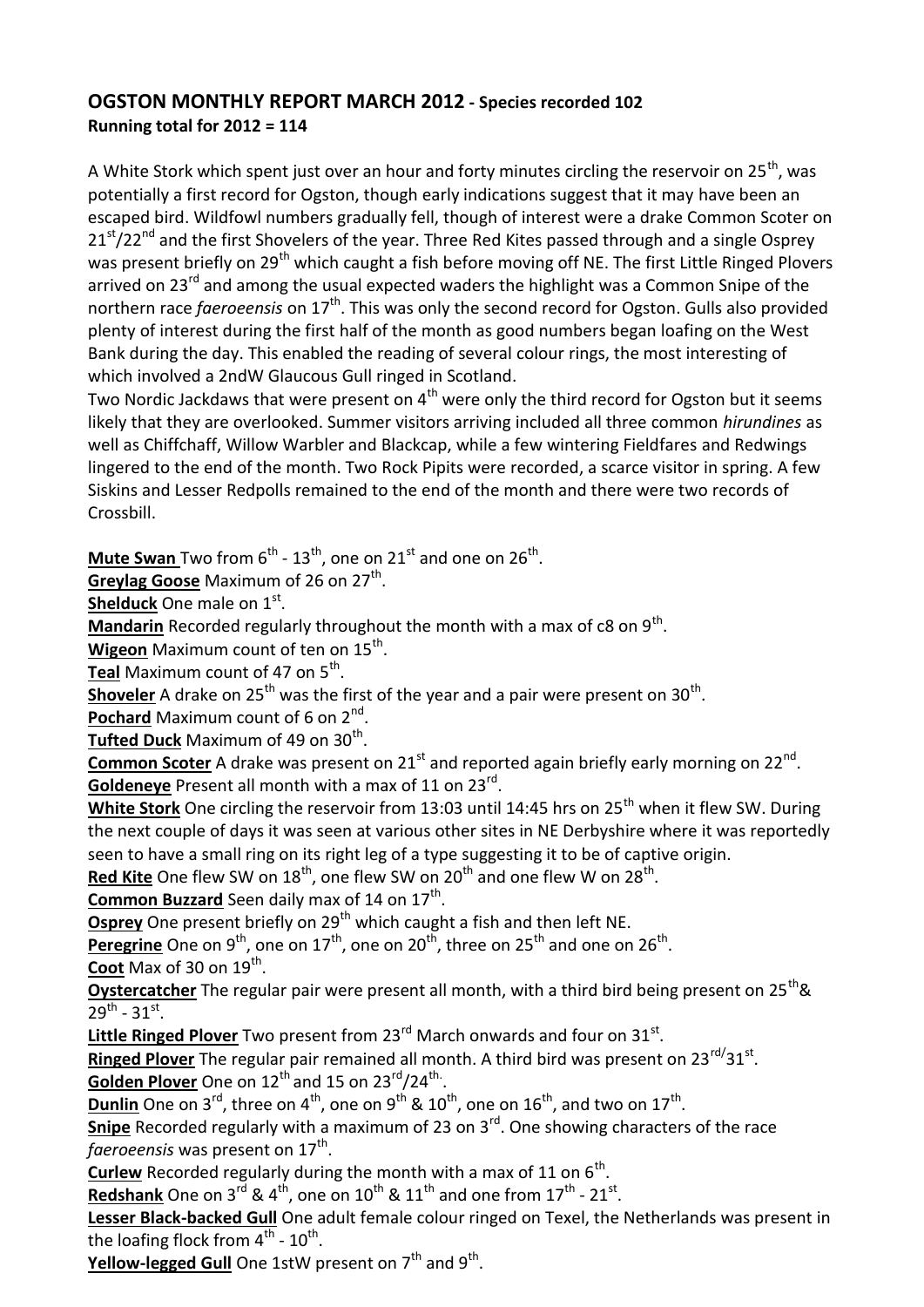**Glaucous Gull** A second winter bird was present in the roost on 8<sup>th</sup> and thereafter spent some time loafing on the West Bank each day and returning to roost each evening until last seen heading off NE at 09:30 hrs on  $12<sup>th</sup>$ . This bird had been ringed on 3/08/2011 on the Ugie Estuary Peterhead, Grampian, Scotland where it had been present much of the summer. and has also been seen at Bolden Flats, Durham on 23/12/2011, Seaton Carew on 15/01/2012 and in the Cotham area Notts for several weeks from 18/02/2012, before arriving at Ogston. Since leaving Ogston it has been reported from Longnewton Reservoir Cleveland on 24<sup>th</sup> March as it is making its way back north.

**Kingfisher** A pair returned to the River Amber downstream of the reservoir at the beginning of the month, and there were a handful of sightings from the Chapel Bay/Milltown Inlet area. **Green Woodpecker** Up to three birds reported almost daily.

Nordic Jackdaw Two were present with a flock of c20 Jackdaws on the West Bank on 4<sup>th</sup>.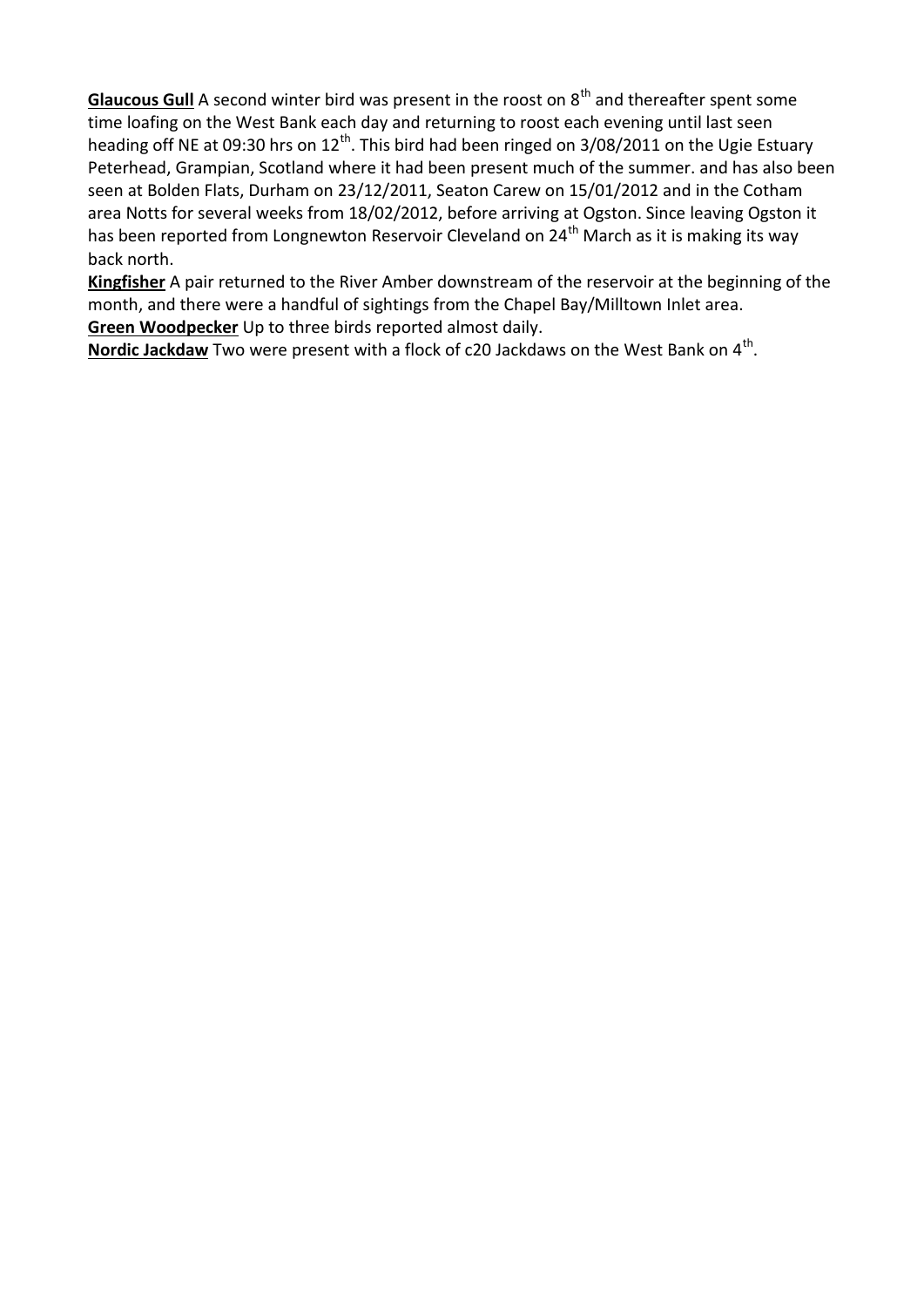### **OGSTON MONTHLY REPORT APRIL 2012 - Species recorded 116 Running total for 2012 = 129**

After the glorious weather of March, April was a much more unsettled affair with heavy snowfall on 4<sup>th</sup> and well above average rainfall particularly later in the month, which led to the reservoir filling up for the first time in over two years. Highlight of the month was Ogstons third ever Firecrest, which brightened up a rather wet day on  $18<sup>th</sup>$ , as did a pristine male Redstart present on the West Bank on 16<sup>th</sup>. Greylag Geese and Mandarins, both recent additions to the breeding list at Ogston seem to be well established now, and up to seven Gadwall present at the end of the month were showing signs that they could be contenders for the next addition to that list. Otherwise, a male Shoveler on 26<sup>th</sup> and three Common Scoters on 28<sup>th</sup> provided the main wildfowl interest. Two Little Egrets paused briefly on 23<sup>rd</sup> before continuing north. Surprisingly just two Red Kites were recorded, at opposite ends of the month and there were five records of Osprey, though none were recorded after the  $13<sup>th</sup>$ . Rising water levels had a negative impact on breeding waders as well as wader passage, the highlights of which being three records of Whimbrel and a Jack Snipe which fed out in the open, albeit quite distantly on  $22^{nd}/23^{rd}$ . Gulls were naturally less common than last month but a few late Herring Gulls were still recorded passing throughout the month, and a large flock of Common Gulls flew through on  $16<sup>th</sup>$ . A pair of Yellow-legged Gulls displaying on  $26<sup>th</sup>$  was unusual. Among a few records of Terns the highlight was a Little Tern, a very scarce visitor to Ogston, which arrived with Arctic Terns on 25<sup>th</sup>, part of a large passage of Terns and Little Gulls across the country on that date. Two Black Terns were present during the evening of  $30<sup>th</sup>$ . Summer visitors arriving during the month included the first Hobby on 30<sup>th</sup>, Cuckoo on 24<sup>th</sup>, Garden Warbler on 28<sup>th</sup>, Whitethroat on 20<sup>th</sup>, Sedge Warbler on  $14^{th}$ , Wheatear on 6<sup>th</sup>, Yellow Wagtail on  $13<sup>th</sup>$  and White Wagtail on  $3<sup>rd</sup>$ . A few lingering Fieldfares and Redwings were recorded during the first half of the month as were a few Redpolls and Siskins.

**Mute Swan** A pair present showed some signs of being interested in breeding and a few eggs were laid randomly around the reservoir.

Greylag Goose Maximum count of 17 on 28<sup>th</sup>.

**<u>Shelduck</u>** Two on 6<sup>th</sup>, two on 8<sup>th</sup>, two on 18<sup>th</sup>, two on 23<sup>rd</sup>,

**Mandarin** Present daily with a maximum of nine (seven drakes) on 13<sup>th</sup>.

**Wigeon** Two present on 1<sup>st</sup> and 2<sup>nd</sup>, one on 3<sup>rd</sup> and one on 6<sup>th</sup>.

Gadwall One on 13<sup>th</sup>, three on 21<sup>st</sup>, four on 23<sup>rd</sup>, two on 25<sup>th</sup>, five from 26<sup>th</sup> - 29<sup>th</sup> and seven on 30th.

**Teal** Maximum count of 36 on 8<sup>th</sup>, though none left by the month end.

**Shoveler** One drake on 26<sup>th</sup>.

Pochard A pair present on 26<sup>th</sup>and a female on 30<sup>th</sup>.

**Tufted Duck** Maximum count of 75 on 30<sup>th</sup>.

*Aythya* **hybrids** The drake Tufted Duck X Pochard hybrid present on several dates.

Common Scoter Two drakes and a female were present on 28<sup>th</sup>.

Goldeneye Maximum count of eight on 7<sup>th</sup> and 10<sup>th</sup>, last two recorded on 21<sup>st</sup>.

**Goosander** A few recorded during the month with a maximum count of ten drakes flying N on  $23^{\text{rd}}$ .

**Little Egret** Two arrived from the south at 10:57 and landed briefly on the scrape before continuing heading north at 11:02 on 23<sup>rd</sup>.

Red Kite One flew W at 16:30 hrs on 1<sup>st</sup> and one flew E between 12:25 and 12:35 hrs on 30<sup>th</sup>. **Buzzard** Maximum count of c10 on 1<sup>st</sup>.

**Osprey** One on 2<sup>nd</sup> present 10:25 - 10:36 caught a fish and left ENE. On the 3<sup>rd</sup> one was present for about 20 minutes from 17:15 hrs then flew S. On  $10<sup>th</sup>$  one present from 14:58 - 15:08 hrs which caught a fish and left N. On  $12<sup>th</sup>$  one was seen south of the reservoir at 12:00 hrs and presumably the same just N of the reservoir at 13:20 hrs. On  $13<sup>th</sup>$  one arrived from the W at 16:55 and left Nat 17:15 hrs after one unsuccessful fishing attempt.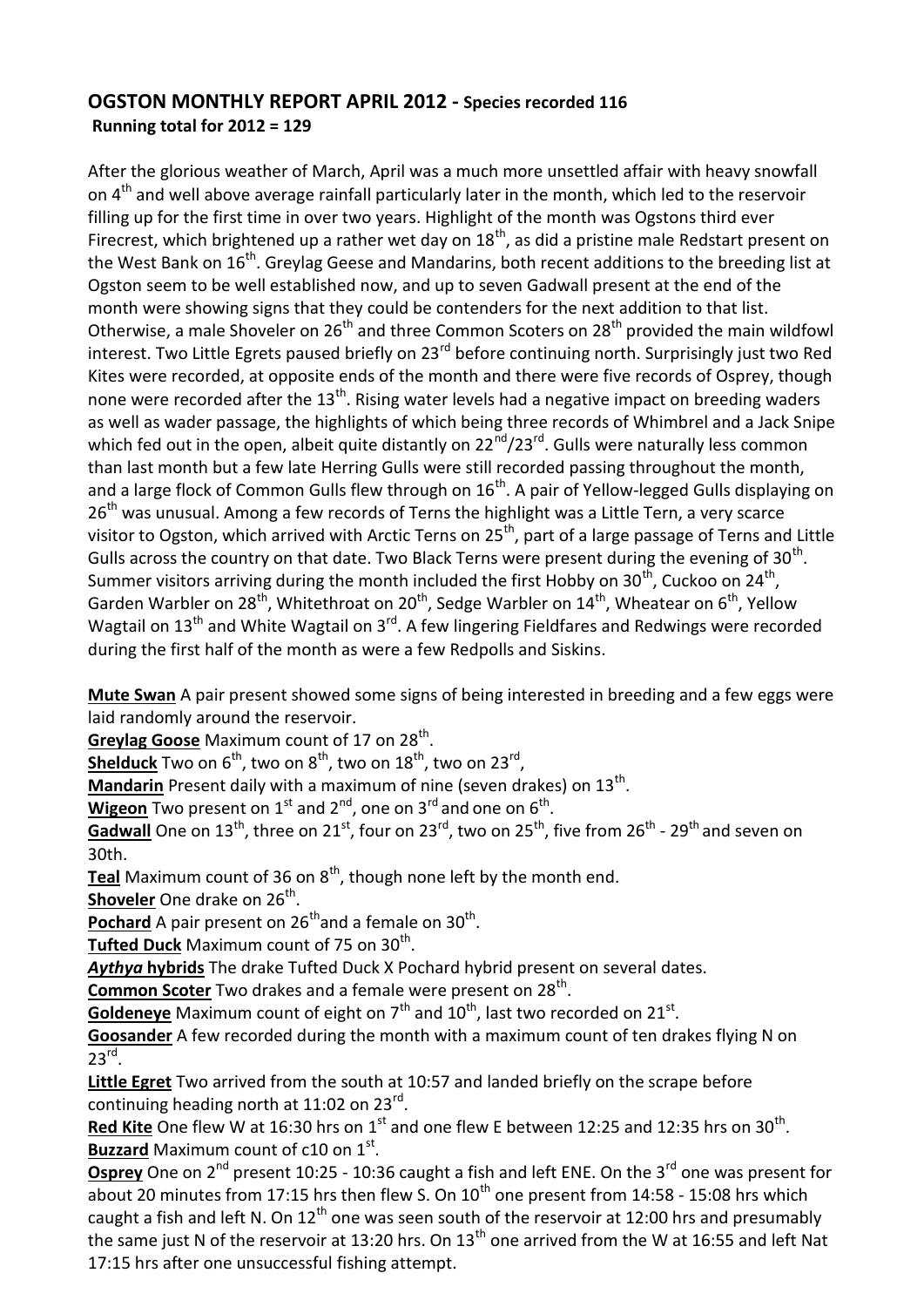**Hobby** One on 30<sup>th</sup> was the first to be recorded.

Peregrine One on 10<sup>th</sup> and two on 11<sup>th</sup>.

**Little Ringed Plover** Up to 12 birds present at times but numbers fell rapidly as the rising water levels reduced the area of suitable habitat.

**Ringed Plover** The regular pair were still present up until 27<sup>th</sup> and one was seen on 28<sup>th</sup> but they now seem to have been moved on by the loss of habitat due to the rising water levels.

**Lapwing** Good numbers were attempting to breed at the beginning of the month but several nests have already been lost to the rising water.

**Dunlin** One on 26<sup>th</sup>.

**Jack Snipe** One on the West Bank showed well but fairly distantly on 22<sup>nd</sup> & 23<sup>rd</sup>.

**Common Snipe** Reported throughout , though less frequently later in the month, with a maximum of 12 on  $4^{\text{th}}$ .

Whimbrel One flew NW at 08:10 hrs on 10<sup>th</sup>. Two were present on the West Bank from 07:45 -08:33 hrs before flying NW on  $13^{\text{th}}$ . Five flew NW on  $23^{\text{rd}}$ .

Curlew Recorded on several dates with a maximum of nine present during heavy snow on 4<sup>th</sup>. **Common Sandpiper** Two on 10th were the first to arrive, thereafter one on 12<sup>th</sup>, one on 14<sup>th</sup>, one

on 17<sup>th</sup>, two from 20<sup>th</sup> -22<sup>nd</sup>, one on 27th, and two on 28<sup>th</sup> and two on 30<sup>th</sup>.

**<u>Redshank</u>** One from 6<sup>th</sup> - 8<sup>th</sup>, one on 10<sup>th</sup>, one on 17<sup>th</sup> and two on 18<sup>th</sup>.

**Common Gull** Recorded frequently during the month, mainly in small numbers, though 107 on  $16<sup>th</sup>$  which included one flock of 104 birds flying N was more unusual.

**Yellow-legged Gull** Two present on 26<sup>th</sup>, an adult and a 3<sup>rd</sup> summer bird were displaying briefly, one  $1^{\text{st}}$  summer on  $30^{\text{th}}$ .

Little Tern One on 25<sup>th</sup> arrived with Arctic Terns associated with a large movement of Arctic Terns and other species across the country.

Black Tern Two were present at 20:20 hrs on 30<sup>th</sup>.

Common Tern One was present briefly on 17<sup>th</sup>, one on 19<sup>th</sup> and four present on 25<sup>th</sup> with Arctic Terns.

**Arctic Tern** Two on 19<sup>th</sup>, one on 24<sup>th</sup>, at least 79 through on 25<sup>th</sup>, part of a large movement of this species through the Midlands on that date, one on 26<sup>th</sup> and one on 27<sup>th</sup>.

Cuckoo One on 24<sup>th</sup> April was the first arrival though one was heard just outside the recording area on 20<sup>th</sup>.

**Swift** The first to arrive were four on 26<sup>th</sup>. Up to 20 were present over the following days **Kingfisher** One -two recorded several days during the month.

**Firecrest** One in the North Car Park area on 18<sup>th</sup>, the third record for Ogston.

**Sand Martin** Present daily with a maximum count of c240 on 14<sup>th</sup>.

**Swallow** Present daily good numbers forced down by the wet conditions on many days with a maximum of  $c800$  on  $27<sup>th</sup>$ .

House Martin Present daily with a maximum count of c50 on 27<sup>th</sup>.

**Willow Warbler** After a couple of lean years, this species seems to have made a partial comeback **Garden Warbler** Two on 28<sup>th</sup> were the first arrivals.

**Whitethroat** One on 20<sup>th</sup> was the first,

**Sedge Warbler** One on 14<sup>th</sup> was the first arrival, at least five present by the end of the month. **Fieldfare** One on 6<sup>th</sup> and four flew NW on 11<sup>th</sup>.

Redwing Two on 7<sup>th</sup> and one flew NW with Fieldfares on 11<sup>th</sup>.

Redstart A male on the West Bank on 16<sup>th</sup>.

Wheatear A male was present on 6<sup>th</sup>/7<sup>th</sup>, a male on 10<sup>th</sup>, a female on 20<sup>th</sup>, a male on 21<sup>st</sup>/22<sup>nd</sup>. a pair on 27<sup>th</sup> and a male on 28<sup>th</sup>-30<sup>th</sup>. Most if not all appeared to be of the Greenland race.

**Yellow Wagtail** First arrivals were three on 13<sup>th</sup> and thereafter recorded most days with a maximum of six on 23<sup>rd</sup>.

White Wagtail One on 3<sup>rd</sup> April. Two were present on 8<sup>th</sup> April then present daily to the end of the month with a maximum of c20 on 20<sup>th</sup>.

Meadow Pipit Recorded daily with good counts of c20 on 4<sup>th</sup> and 53 which flew NW on 6<sup>th</sup>.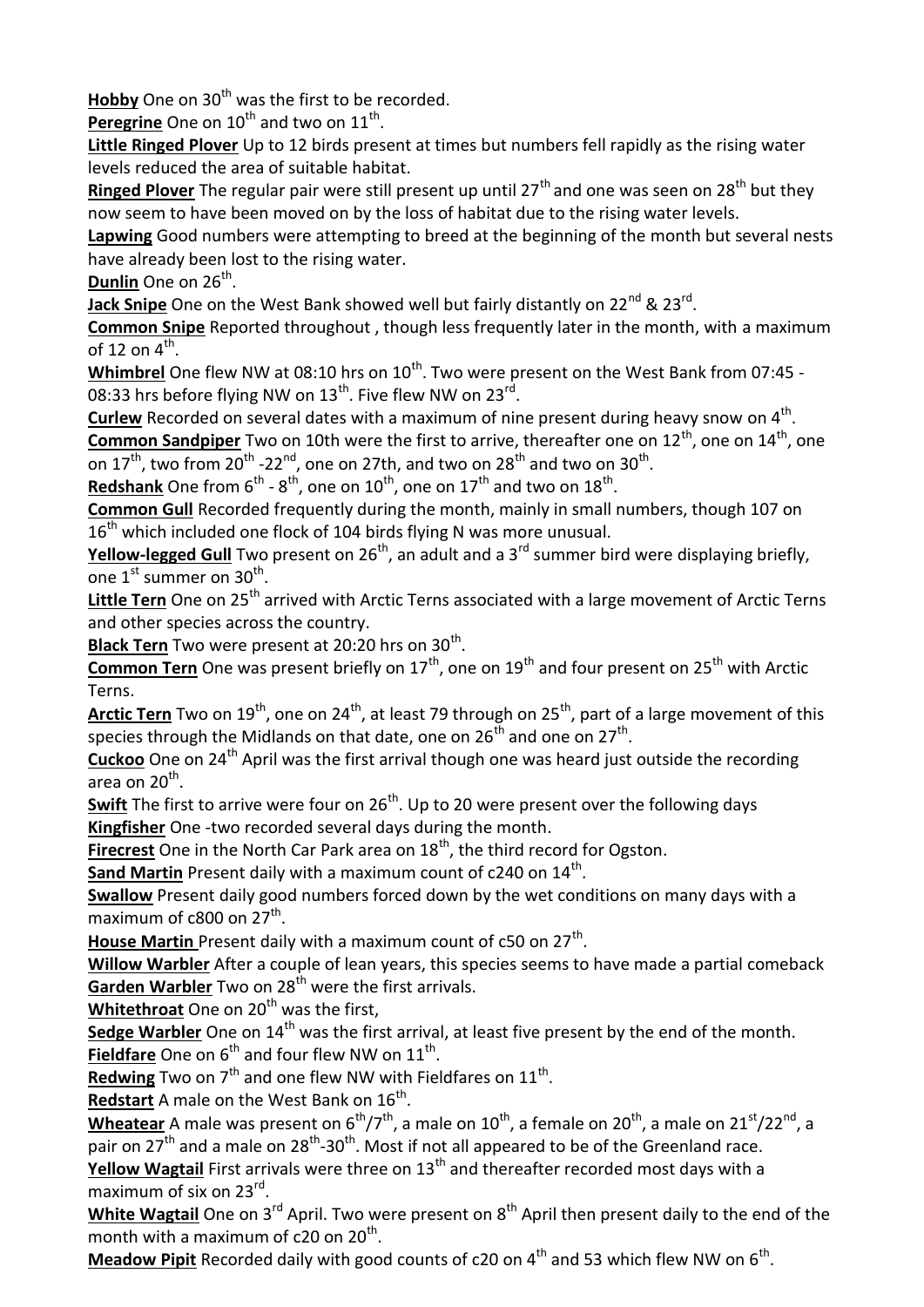**Linnet** Maximum count of 51 on 9<sup>th</sup>.

# **ESCAPES**

**Cape Shelduck** One was present briefly with two Shelducks on 18<sup>th</sup> April.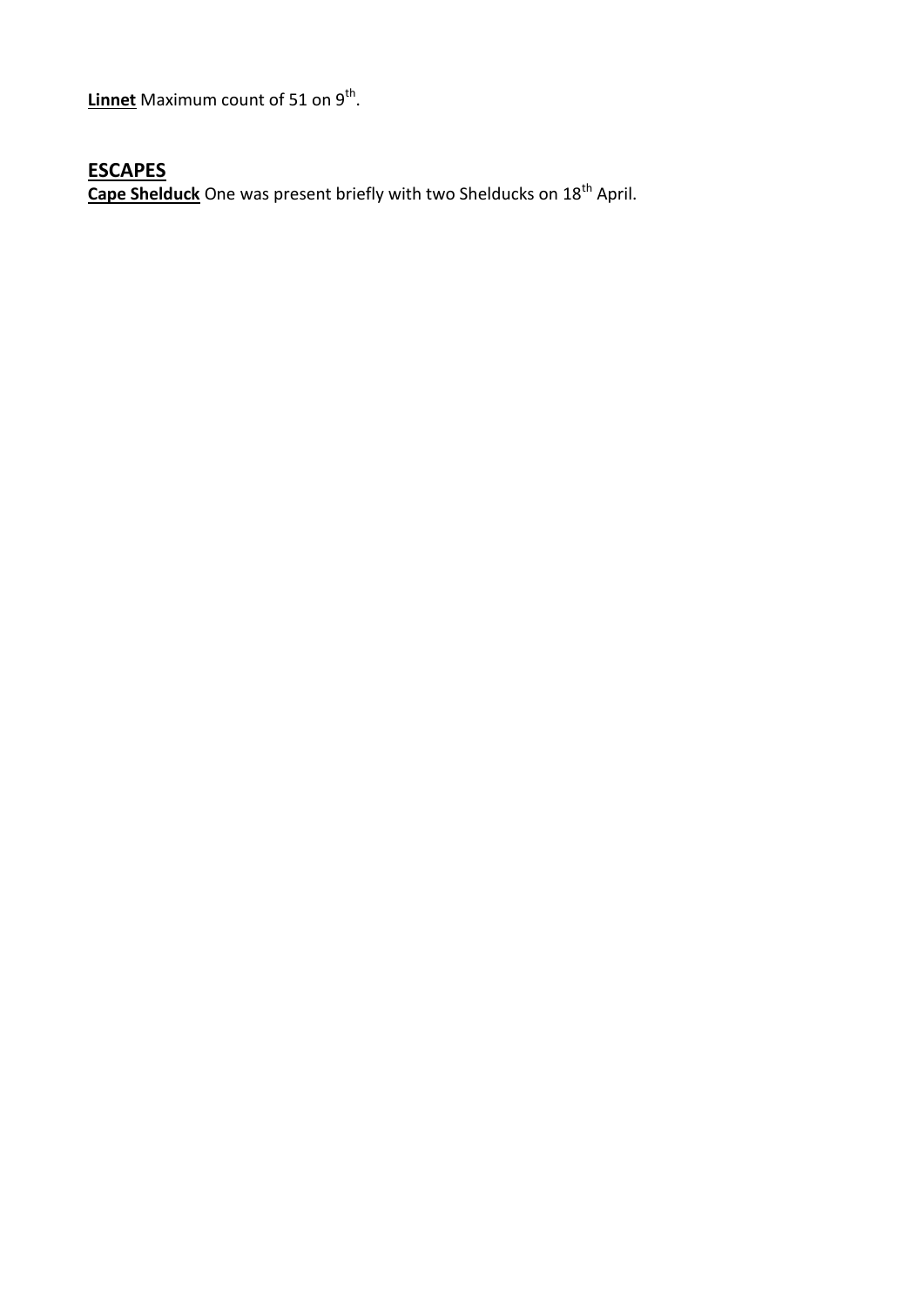#### **OGSTON MONTHLY REPORT MAY 2012 Species recorded 104 Running total for 2012 = 138**

May continued cool and unsettled for much of the month apart from a brief warm spell from  $21^{st}$  - $30<sup>th</sup>$ . Twelve Mute Swans present on  $18<sup>th</sup>$  and  $19<sup>th</sup>$  represented a new record count for Ogston. Good numbers of Mallard broods were seen and at least one pair of Canada Geese has bred. Greylag Geese and Mandarins both bred again. At least four Red Kites and five Ospreys passed through. Wader passage was relatively poor due to the high water levels though there were still a few interesting sightings of Grey Plover, Greenshank and Whimbrel. Among the gulls a first summer Yellow-legged Gull on  $24<sup>th</sup>$ , and a first summer Kittiwake on  $19<sup>th</sup>$  stand out. Quite good numbers of Arctic Terns were still passing through during the first half of the month and at least one pair of Common Terns seems to be settling in to breed. Possibly the highlight of the month was a Turtle Dove on 8th, the first to be seen at Ogston for quite a few years. A male Whinchat on  $6<sup>th</sup>$  was also noteworthy as was a male Redstart on 3<sup>rd</sup>. Other sightings of interest included a Wheatear on  $1<sup>st</sup>$ , a Tree Pipit on  $4<sup>th</sup>$  and a few sightings of White Wagtails. Newly arriving summer visitors during the month included Reed Warbler  $3^{rd}$ , Lesser Whitethroat  $6^{th}$ , and Spotted Flycatcher on 7<sup>th</sup>. There were a couple of records of Crossbills and one or two Redpolls were still around mid - month.

**Mute Swan** A pair were present daily until 23<sup>rd</sup>, on 18<sup>th</sup> and 19<sup>th</sup> they were joined by a flock of ten birds resulting in a new record count of 12 for Ogston. A female was present on 30<sup>th</sup>.

**Greylag Goose** Maximum count of 23 on 29<sup>th</sup>. A pair were seen with six goslings on 6<sup>th</sup> and were joined by a second pair also with six goslings the next day. The fate of these remains unknown as there has been no sign of any young after this date.

**Ruddy Shelduck** One was reported in the evening of 14<sup>th</sup>, further details would be welcome as a Cape Shelduck had been present at a nearby site during the same morning.

**Shelduck** Two on 1<sup>st</sup>, two on 6<sup>th</sup>, three on 7<sup>th</sup>, one on 12<sup>th</sup> and three on 16<sup>th</sup>.

**Mandarin** a female seen with a chick on 20<sup>th</sup>, the third successive year that they have bred at Ogston.

Gadwall Odd birds present during the month with a maximum of five on 2<sup>nd</sup>.

**Mallard** Up to ten broods seen so far.

**Shoveler** One on 23<sup>rd</sup>.

Pochard One drake on 2<sup>nd</sup>.

**Cormorant** Present all month, with a maximum of up to nine seen on several dates, all of which have been of the continental race *sinensis.*

**Red Kite** On 10<sup>th</sup> one drifted SW 09:20 - 09:35 hrs, two flew E at 15:30 hrs on 28<sup>th</sup>, one flew ENE at 10:30 hrs on  $31^{st}$ .

**Osprey** On 1<sup>st</sup> one was present 11:30 which caught a fish and departed E at 12:00 hrs, two were present on 5<sup>th</sup>, one from 09:50 - 10:07 hrs which caught a fish and flew SE and another present from 10:40 - 12:00 hrs at least. On  $8<sup>th</sup>$  one was present 19:05 -19:50 hrs at least and on 19<sup>th</sup> one was present 15:15 until at least 16:20 hrs.

**Hobby** Occasional sightings of one - two birds throughout the month.

**Oystercatcher** One pair attempted breeding but failed.

Ringed Plover One flew N with a Dunlin on 3<sup>rd</sup>, five flew through NW on 19<sup>th</sup> and one from 27<sup>th</sup> - $30<sup>th</sup>$ .

Golden Plover One on 19<sup>th</sup>.

Grey Plover One flew WNW with a Whimbrel on 19<sup>th</sup>.

**Lapwing** A few pairs displaced by the rising water levels on the reservoir seem to be attempting to nest in nearby fields now.

**Dunlin** One flew N with a Ringed Plover on 3<sup>rd</sup>, one on 5<sup>th</sup>, two on 11<sup>th</sup>, at least eight flew through on  $19^{\text{th}}$ .

**Whimbrel** One flew NW at 09:10 hrs on 5<sup>th</sup>, one present all morning on 12<sup>th</sup>, one flew WNW with a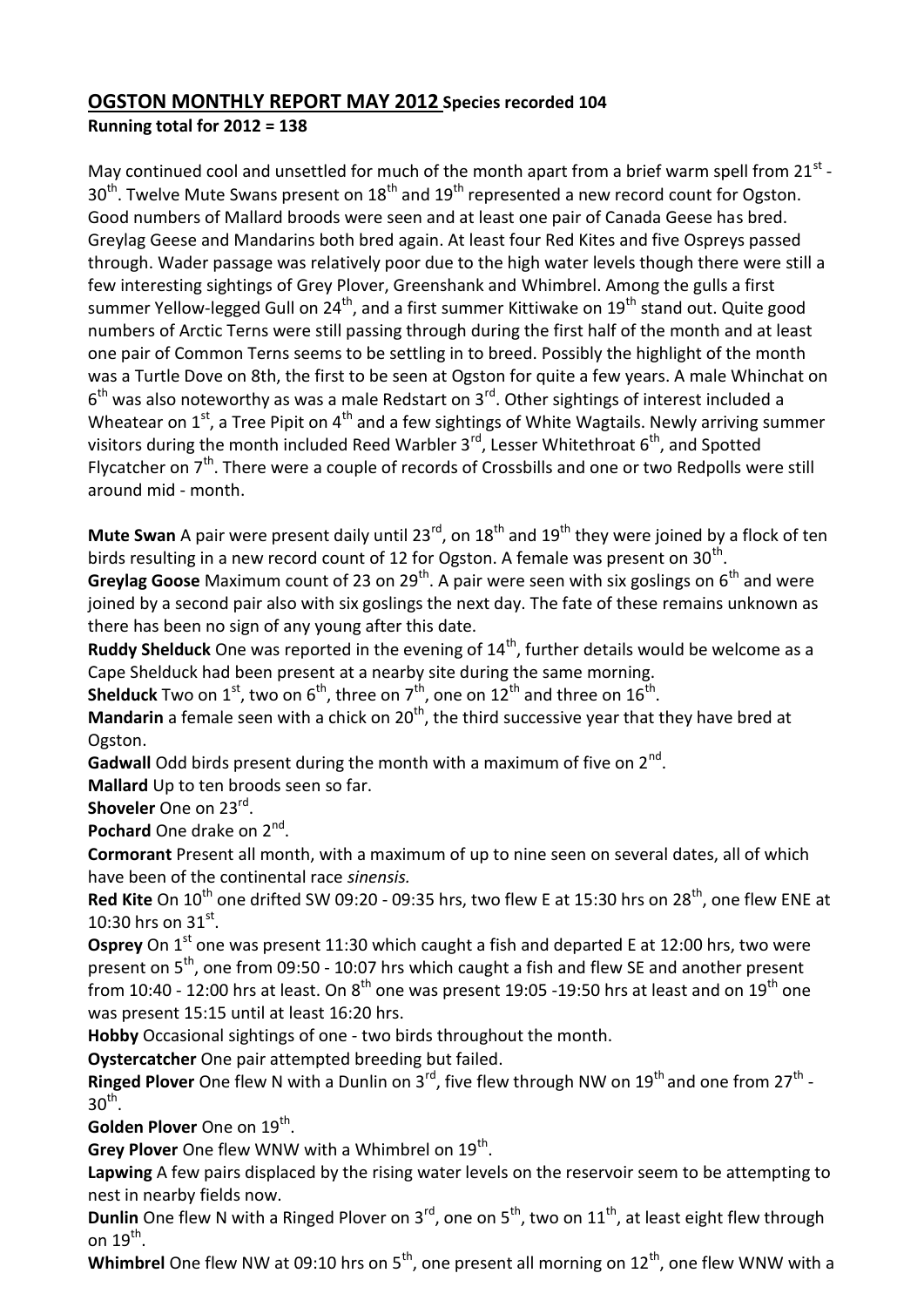Grey Plover on  $19^{th}$ , (three other waders following behind these were most probably this species). **Curlew** Up to three reported visiting throughout the month, presumably birds that are breeding locally.

**Greenshank** One present on 20<sup>th</sup> was heard singing briefly.

**Redshank** One on 28<sup>th</sup> and 29<sup>th</sup>.

**Common Sandpiper** Recorded on 11 dates with a maximum of  $5+$  on  $6<sup>th</sup>$ .

**Kittiwake** A first-summer flew NNW on 19<sup>th</sup>.

**Yellow-legged Gull** One first-summer on 24<sup>th</sup>.

**Common Tern** Up to four present and at least one pair seems to be settling in on the raft in Chapel Bay.

Arctic Tern On 1<sup>st</sup> one present 12:04 - 12:20 hrs and another arrived 12:40 hrs, on 2<sup>nd</sup> 12 flew NE at 09:30 hrs, on  $4<sup>th</sup>$  17 flew E at 09:15 hrs and another was present with a Common Tern shortly afterwards, on  $12^{th}$  one flew NW at 18:30 hrs.

**Cuckoo** One on  $29<sup>th</sup>$  and  $30<sup>th</sup>$ .

**Turtle Dove** One flew E at 07:55 hrs on 8<sup>th</sup>, the first record at Ogston for several years.

**Tawny Owl** Up to eight pairs present around the reservoir, at least four of which now have young. **Swift** Maximum count of c500 on  $31^{\text{st}}$ , also c270 on  $12^{\text{th}}$ .

**Raven** One  $22^{nd}/23^{rd}$  and two on  $24^{th}/25^{th}$ .

**Sand Martin** Maximum count of c30 on 3<sup>rd</sup>.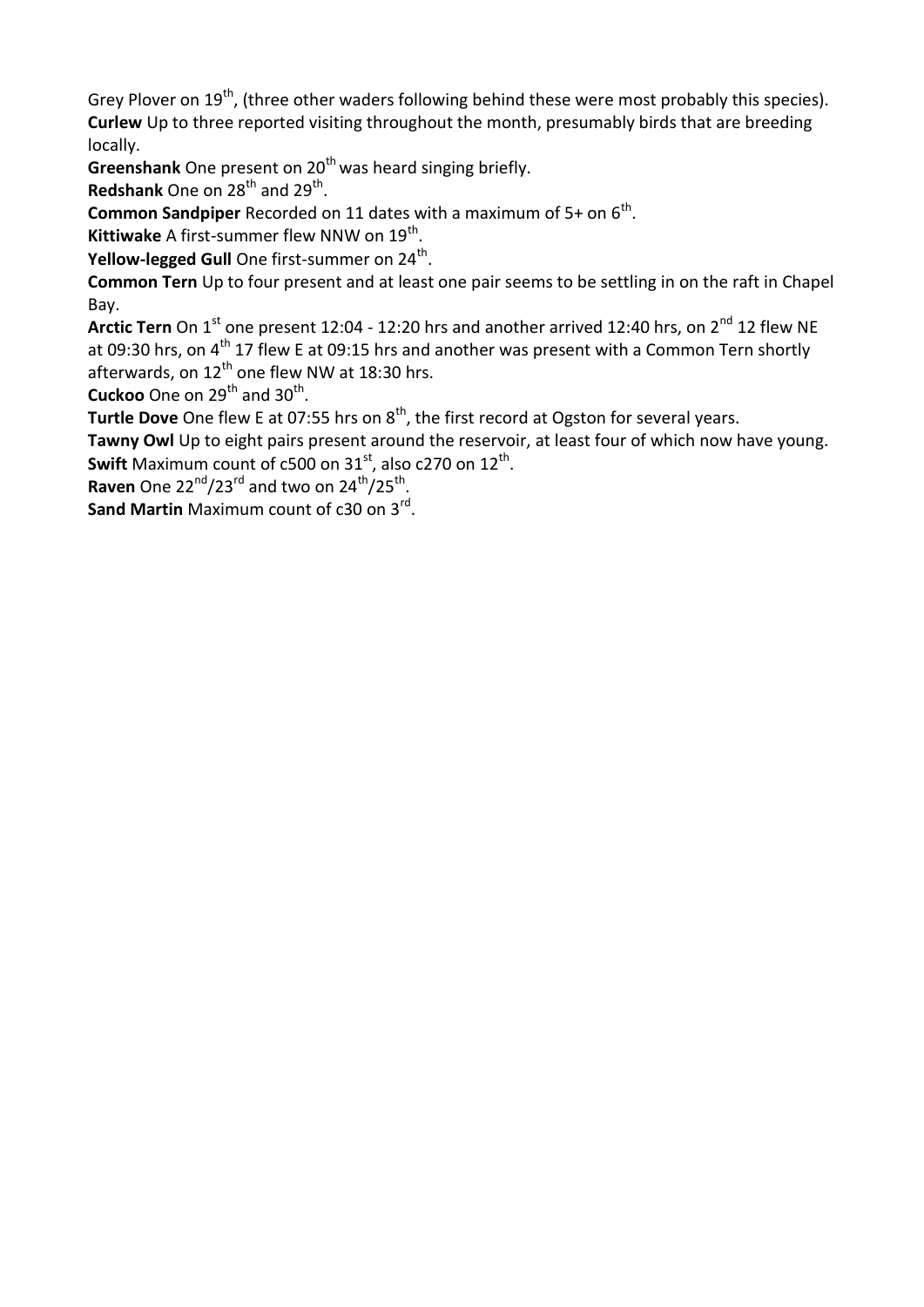#### **OGSTON MONTHLY REPORT JUNE 2012 - Species recorded 95 Running total for 2012 = 139**

June remained cool and unsettled for most of the month with above average rainfall and below average temperatures. Consequently the reservoir remained completely full restricting the opportunities for breeding and visiting waders, but the well vegetated edges did prove attractive to wildfowl. Unseasonal wildfowl provided some of the main highlights of the month these included a female Pintail, presumably a failed breeder and an extremely rare June record of this species at Ogston. A male Wigeon arrived high from the north on  $26<sup>th</sup>$  a rare June record for this species as well. Other wildfowl of interest included up to three drake Teals, a female Pochard, and a new *Aythya* hybrid. A Barnacle Goose with the Canada Geese on 10<sup>th</sup> was presumably of feral origin. The first Grey Partridges of the year were present in fields on South Hill. Two Little Egrets flew north on  $11<sup>th</sup>$ . Three Ospreys passed through. A few waders were seen in spite of the high water levels and a few Gulls passed through the most interesting of which being a Common Gull on 11<sup>th</sup>. The cloudy and rainy conditions often forced large numbers of Swifts and Hirundines to feed around the reservoir. Breeding Warblers included a couple of pairs of Reed Warblers, but the persistent rainfall probably did not help the prospects of Willow Warblers and other ground nesting species. A late Yellow Wagtail was present on  $3<sup>rd</sup>$  and a Tree Pipit was singing in the northwestern corner of the recording area on  $2^{nd}$ . Several Crossbill records during the first half of the month were part of a national influx and there were also a few sightings of Siskins.

Mute Swan One present most of the month, and eight were present on 10<sup>th</sup>.

Greylag Goose Maximum count of 19 on 10<sup>th</sup>.

Canada Goose Maximum count of 121 on 28<sup>th</sup>.

Barnacle Goose One with Canada Geese on 10<sup>th</sup>.

Mandarin Maximum count of five on 27<sup>th</sup>.

Wigeon A partial eclipse male on 26<sup>th</sup>.

Gadwall One eclipse drake present from 11<sup>th</sup>-13<sup>th</sup>.

**Teal** A drake on  $7^{th}$ , two drakes on 21<sup>st</sup> and one 22<sup>nd</sup>, three on 24<sup>th</sup>, one on 25<sup>th</sup>, two on 27<sup>th</sup>/28<sup>th</sup>, three on 29<sup>th</sup> and one on 30<sup>th</sup>.

**Pintail** A female present from 21<sup>st</sup> until the end of the month was presumably a failed breeder. **Pochard** One female on 5<sup>th</sup> and 6<sup>th</sup>.

**Tufted Duck** Maximum count of 52 on 20<sup>th</sup>.

Aythya Hybrid One drake was present on 21<sup>st</sup> and 22<sup>nd</sup>. This was a new individual, a presumed cross between a male Pochard and a female Tufted Duck (the opposite of the regular bird). **Grey Partridge** Two on 4<sup>th</sup> and one on 8<sup>th</sup>/9<sup>th</sup> in a field on South Hill.

Little Egret Two flew N at 08:40 hrs on 11<sup>th</sup>.

**Osprey** On 1<sup>st</sup> one was present from at least 15:40 until 15:50 hrs then flew SE. On 13<sup>th</sup> one present 09:52 - 10:15 hrs then flew SW. One present 11.40 -1150 hrs then flew NW on  $20^{th}$ . **Hobby** Occasional sightings of one - two birds throughout the month. **Peregrine** One on 12<sup>th</sup>.

**Oystercatcher** The resident pair are attempting to nest again. Occasional wandering birds **Dunlin** Two on 3<sup>rd</sup>.

**Curlew** One - two visiting occasionally throughout the month, presumably mainly birds breeding nearby.

**Redshank** Two flew NNW on 10<sup>th</sup> and one on 18<sup>th</sup>.

**Common Sandpiper** One on 15<sup>th</sup> another on 25<sup>th</sup> and 26<sup>th</sup>, two from 27<sup>th</sup> - 30<sup>th</sup>.

Common Gull One first summer passed through on 11<sup>th</sup>.

**Common Tern** Two pairs present all month, with occasional wandering birds visiting from time to time. The pair on the Chapel Bay Tern Raft hatched three chicks around 23 $^{\text{rd}}$ .

**Cuckoo** One male singing on  $1<sup>st</sup>$  and  $2<sup>nd</sup>$  and a female on  $14<sup>th</sup>$ .

**Swift** Maximum count of 600 on 23<sup>rd</sup>.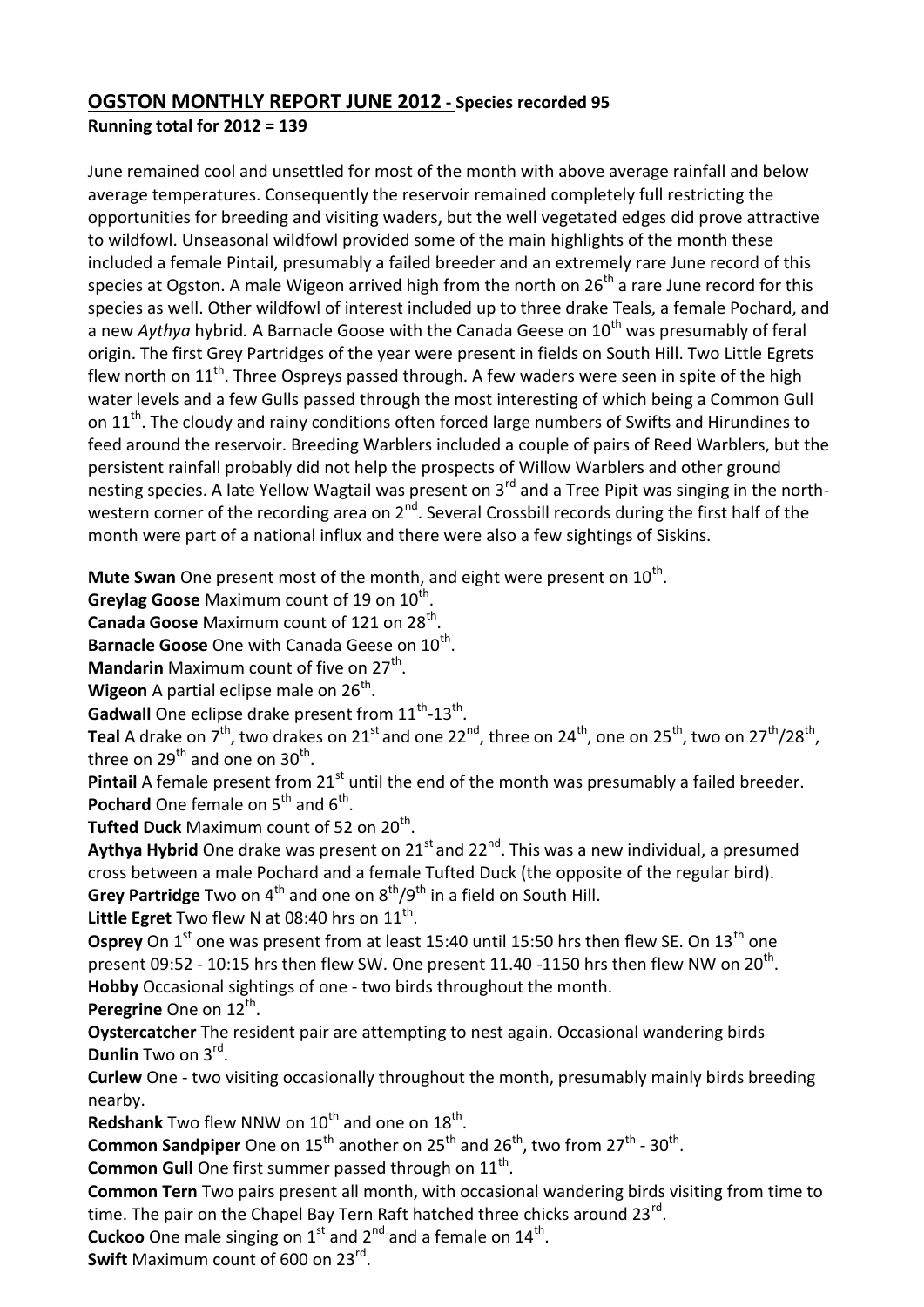Kingfisher One on 21<sup>st</sup> and 25<sup>th</sup>, two on 28<sup>th</sup> and one on 30th.

Raven four (two adults and two juveniles) on 20<sup>th</sup>.

**Sand Martin** Small numbers seen most days throughout the month.

**Swallow** Maximum count of c400 on 7<sup>th</sup>.

**House Martin** Maximum count of c500 on 8<sup>th</sup> and 9<sup>th</sup>.

**Reed Warbler** Two pairs appear to be breeding in the two main patches of *phragmites* and up to two other wandering males were singing elsewhere.

**Spotted Flycatcher** The pair at Brackenfield Church were reported regularly and several pairs were present in the woodlands.

**Yellow Wagtail** One female on 3<sup>rd</sup>.

Tree Pipit One singing at Highoredish on 2<sup>nd</sup>. Two other pairs were present just outside the recording area throughout the month.

**Crossbill** On 2<sup>nd</sup> 17 were at Highoredish, at least three there on 10<sup>th</sup> and 20 on 11th.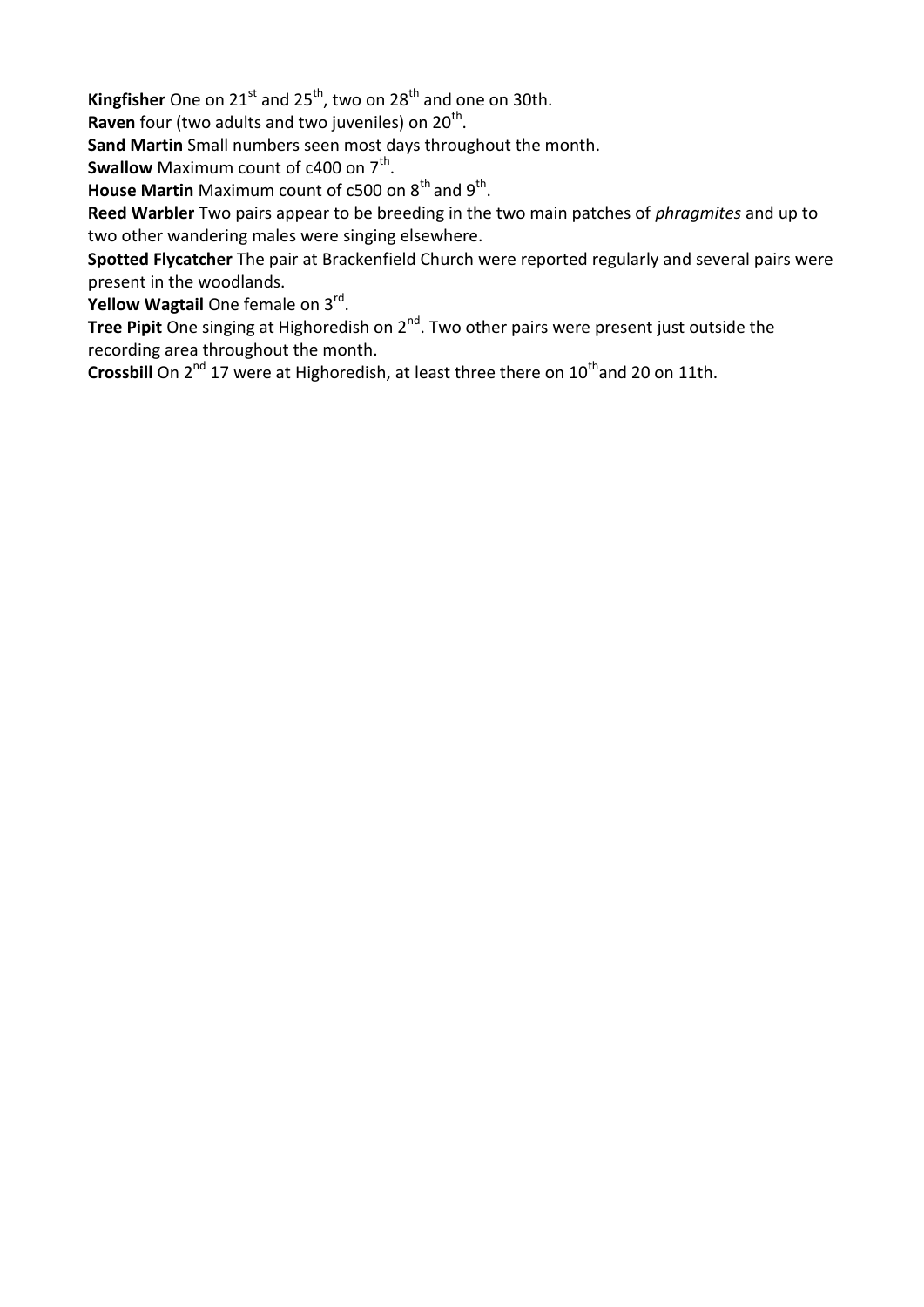## **OGSTON MONTHLY REPORT JULY 2012 - Species recorded 102 Running total for 2012 = 141**

Wildfowl again provided much interest with a near record count of Common Scoter on  $6<sup>th</sup>$ , and two other singles on 9<sup>th</sup> & 20<sup>th</sup>. Eight Shelduck on 6<sup>th</sup> was a good count and there were single records of Shoveler and Gadwall. Teal were recorded frequently and the maximum count of 12 on 7<sup>th</sup> was a high count for July. The Pintail remained from June but was seen to be colour-ringed and so appears most likely to be an escape from captivity. Another record of Grey Partridge, this time from Highoredish provided further evidence that the species is just about hanging on in the recording area. The high water levels and emergent vegetation provided perfect conditions for Great Crested Grebes to nest and at least five broods were seen by the end of the month, though the same conditions limited the opportunities for waders. Up to six Common Sandpipers were frequenting the Dam Wall and these were joined briefly by a Sanderling (the first of the year) on  $20<sup>th</sup>$ . A most unusual record was of an adult Herring Gull present on 4<sup>th</sup>, together with a more expected adult Yellow-legged Gull on the same date. One of the highlights of the month was probably a Little Tern, the second this year, present briefly on  $11<sup>th</sup>$ . Both tern rafts were occupied by breeding pairs of Common Terns and the large shoals of fry around the edges of the reservoir attracted other visiting adults. A Redstart on 9<sup>th</sup> and Yellow Wagtails on 24<sup>th</sup> and 29<sup>th</sup> were the pick of the returning migrants so far. Small numbers of Siskins and an excellent series of Crossbill records completed an interesting month.

Mute Swan One present daily, was joined briefly by a second bird on 20<sup>th</sup>.

Canada Goose Maximum count of 133 on 1<sup>st</sup>.

**Shelduck** Eight flew N on 6<sup>th</sup>.

**Mandarin** One -two birds present on several days all during the first half of the month. **Gadwall** A pair on 25<sup>th</sup>.

Teal Small numbers recorded throughout the month with a maximum of 12 on 7<sup>th</sup>.

**Pintail** The female remained from June providing Ogston with its first ever July record of this species, though on 8<sup>th</sup> it was seen to be colour ringed so seems likely to be an escape. **Shoveler** Two female/juv on 21<sup>st</sup>.

**Pochard** One drake on 18<sup>th</sup>, two drakes on 21<sup>st</sup>, one 22<sup>nd</sup> - 24<sup>th</sup>, two on 25<sup>th</sup>, three from 26<sup>th</sup> - 29<sup>th</sup> and one on 30th.

**Tufted Duck** Maximum count of 67 on 29<sup>th</sup>.

**Common Scoter** A flock of 18 on 6<sup>th</sup> (17 drakes), was just one short of the all time record at Ogston (of 19 on 31<sup>st</sup> May 1984). A female was present on 9<sup>th</sup> and a drake present briefly on 20<sup>th</sup>.

Grey Partridge One calling below Highoredish on 21<sup>st</sup>.

**Cormorant** Maximum count of 25 on 22nd .

**Marsh Harrier** A juvenile arrived from the east at 10:00 hrs and left NW at 10:10 hrs on 25th. **Hobby** Occasional sightings of one- two birds during the month.

**Peregrine** One on 24<sup>th</sup>, one on 28<sup>th</sup>, one on 30<sup>th</sup> and one on 31<sup>st</sup>.

**Oystercatcher** The resident pair hatched three young around the 5<sup>th</sup>, with two of these still surviving at the end of the month.

Little Ringed Plover One flew N on 8<sup>th</sup>.

**Ringed Plover** One flew NE on 8<sup>th</sup>.

Lapwing On 3<sup>rd</sup> a family party arrived with juveniles that could barely fly, presumably the birds breeding in a nearby field. A few small post-breeding flocks had arrived at the end of June but the first relatively large flock of 39 arrived on  $4^{\text{th}}$ .

**Sanderling** One which was present, mainly on the dam, for a few hours on 20<sup>th</sup>.

**Dunlin** Two adults on 10<sup>th</sup> and one on 25<sup>th</sup>.

**Curlew** Three flew S on  $4<sup>th</sup>$  and two flew NE on 20<sup>th</sup>.

**Redshank** One flew E on 3rd .

Common Sandpiper Recorded regularly throughout the month with a maximum of six on 17<sup>th</sup>.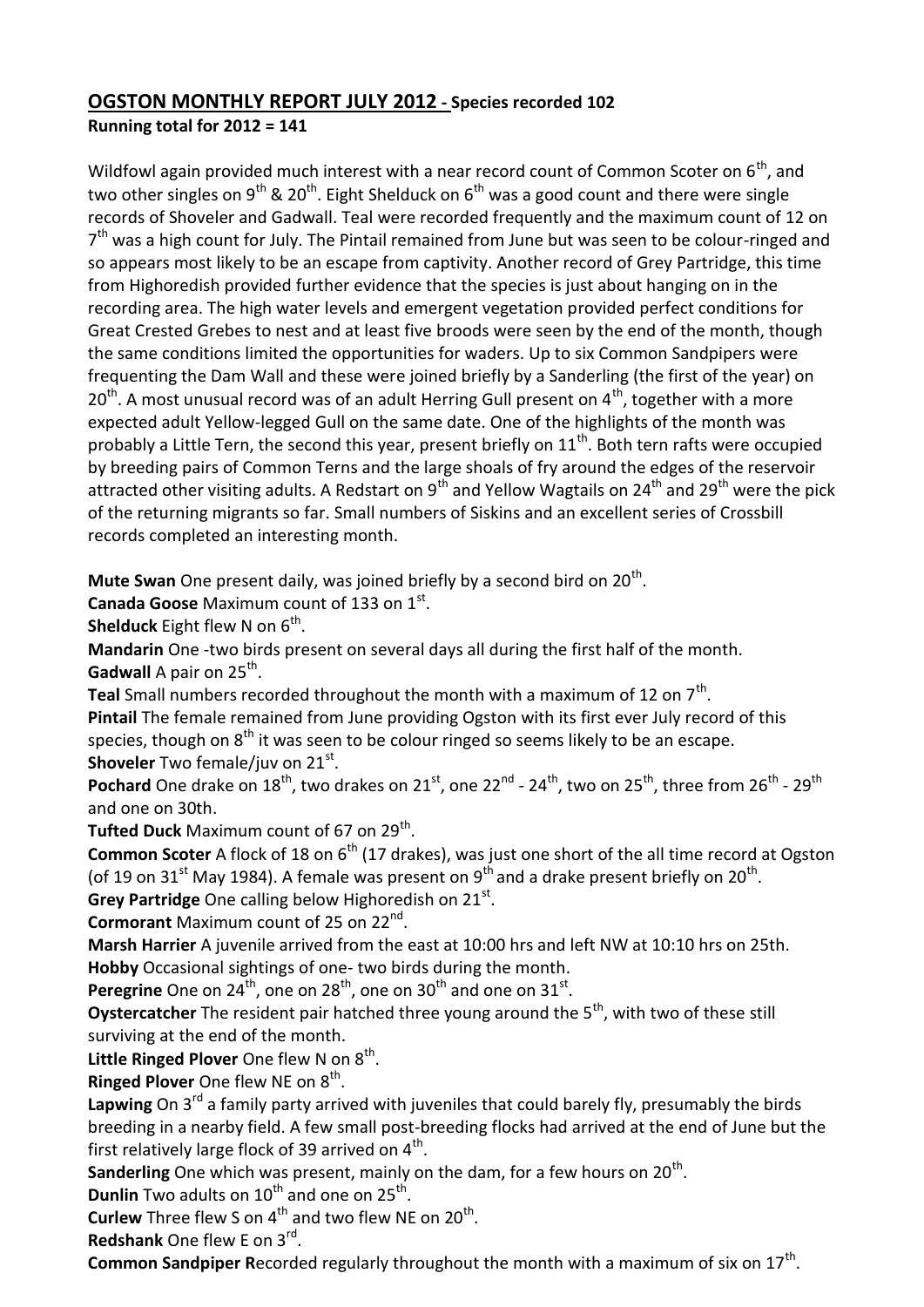Common Gull Recorded on several dates with a maximum of seven which flew NW on 22<sup>nd</sup>. Herring Gull One adult on 4<sup>th</sup>.

**Yellow-legged Gull** One adult on 4<sup>th</sup>.

Little Tern One present briefly early morning on 11<sup>th</sup>, from 08:40 - 08:55 hrs then flew S. **Common Tern** The three Chapel Bay juveniles fledged around 17<sup>th</sup> and remained until 28<sup>th</sup> when they left the site. The pair on the southern raft were seen to have at least two small young on  $19^{\text{th}}$ . Towards the end of the month up to eight adults were present.

**Swift** The maximum count was of 600+ on 1<sup>st</sup>, later in the month some southward movements were noted with 224 on  $28<sup>th</sup>$ .

**Kingfisher** Recorded regularly throughout the month with a maximum count of five on 4<sup>th</sup> one of which, a juvenile male, became trapped in the public hide which was caught and released apparently unharmed.

Raven Two on 15<sup>th</sup>, one on 16<sup>th</sup>, seven over Highoredish on 21<sup>st</sup> and two on 22<sup>nd</sup>.

**House Martin** Small numbers present daily with c50 on 29<sup>th</sup> being the maximum count.

**Lesser Whitethroat** The only records were of one  $10^{th}$ ,  $13^{th}$ ,  $29^{th}$  and  $31^{st}$ .

**Grasshopper Warbler** One singing intermittently at Highoredish on 14<sup>th</sup> and 15<sup>th</sup>, the only record of the year so far.

**Reed Warbler** Two pairs raised young and up to two other singing males recorded.

**Spotted Flycatcher** Reported regularly from Brackenfield Church.

Redstart One female/juvenile on 9<sup>th</sup>.

**Tree Sparrow** One present around the West Bank car park on 18<sup>th</sup>.

**Yellow Wagtail** One flew NW on 24<sup>th</sup> and one juvenile present on 29<sup>th</sup>.

**Tree Pipit** One at Highoredish on 15<sup>th</sup>.

**Crossbill** One flew NE on  $7<sup>th</sup>$ , several heard but not seen on  $12<sup>th</sup>$ , six flew W on  $14<sup>th</sup>$ , six flew W on  $17<sup>th</sup>$ , 14 flew E from Carr Wood on 19<sup>th</sup>, two flew E on 20<sup>th</sup>, on 21<sup>st</sup> 11 flew W over Highoredish (+ another flock heard but not seen) and 1 flew W over Carr Wood, two over Highoredish on 27<sup>th</sup> and several heard in Carr Wood on 29<sup>th</sup>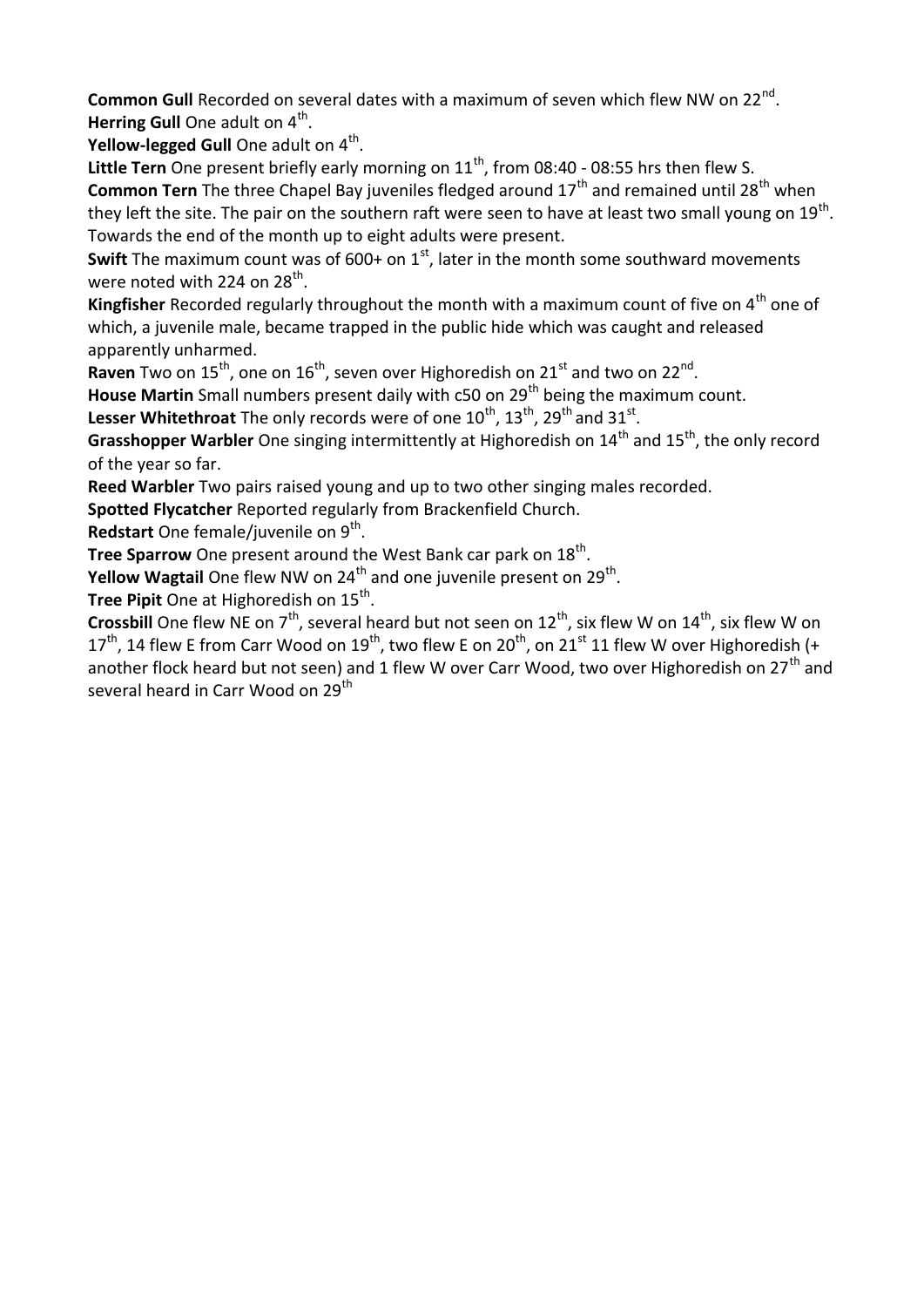## **OGSTON MONTHLY REPORT AUGUST 2012 - Species recorded 104 Running total for 2012 = 142**

The highlight of the month was a Honey Buzzard that passed through on  $30<sup>th</sup>$  August witnessed by just four lucky observers. The recent upsurge in numbers of Greylag Geese continued and the previous record count was smashed on 22nd when 75 were present. Four Shelduck arrived on 29<sup>th</sup> and other wildfowl of note included a juvenile Wigeon on  $16<sup>th</sup>$ , and an eclipse drake Shoveler on 18<sup>th</sup>. The colour-ringed Pintail remained all month and a second bird was also present briefly on 18th. The high water levels enabled at least seven pairs of Great Crested Grebes and two pairs of Little Grebes to raise young providing a stark contrasting with just the one pair of Great Crested Grebes that managed to breed last year. Raptors passing through included a Red Kite on  $2^{nd}$ , a Marsh Harrier the following day and seven Ospreys, most of which were present briefly, though the only juvenile which was present on  $27<sup>th</sup>$  lingered for a while. Not surprisingly wader passage was poor, and consisted mainly of birds flying over the site, the most interesting of which being a Whimbrel on  $24<sup>th</sup>$ . Heavy rain and strong SSE winds on  $15<sup>th</sup>$  resulted in six Black Terns and 11 adult Arctic Terns visiting briefly. The Common Terns on the southern raft raised two young. Good numbers of Warblers, particularly Chiffchaffs, were often present and the visible migration season began well with good numbers of Tree Pipits passing through as well as a few Yellow Wagtails and some small movements of hirundines. Good numbers of Goldfinch were present all month, though numbers of Linnets were well down due to much of their favoured habitat being under water. There were a few records of Siskins and the good run of Crossbill records continued with several reports during the month.

Canada Goose Maximum count of 185 on 28<sup>th</sup>.

Greylag Goose Regularly present throughout the month with a new record count of 75 on 22<sup>nd</sup> (previous maximum was 34 on  $1<sup>st</sup>$  Jan this year).

**Shelduck** Four on 29<sup>th</sup>.

Mandarin Recorded intermittently throughout the month with a maximum of nine on 24<sup>th</sup>. Teal Small numbers recorded throughout the month with a maximum of 15 on 12<sup>th</sup>.

**Pintail** The colour-ringed female remained all month and a second bird, a juvenile, was present briefly on 18<sup>th</sup>.

**Shoveler** An eclipse drake present on 18<sup>th</sup>.

**Pochard** Up to three present intermittently during the month.

**Tufted Duck** The maximum count was of 77 on 11<sup>th</sup> and two broods have been seen so far. **Goosander** One on 7<sup>th</sup> and five on 31<sup>st</sup>.

Little Egret Three arrived with Black-headed Gulls on 9<sup>th</sup>, all three remaining until 11<sup>th</sup>. Thereafter two were still present on 12<sup>th</sup> with one remaining until 17<sup>th</sup>.

**Little Grebe** Two pairs bred.

**Great Crested Grebe** Seven pairs bred.

Honey Buzzard An adult female arrived at 10:15 and departed SW at 10:25 hrs on 30<sup>th</sup>.

Red Kite One flew SW between 11:40 and 11:55 hrs on 2<sup>nd</sup>.

Marsh Harrier A juvenile flew S between 09:00 and 09:07 hrs on 3<sup>rd</sup>.

**Osprey** At least seven passed through during the month. One on 5<sup>th</sup> arrived from NE at 10:19 and remained until 11:05 hrs when it flew off SW, one on  $13<sup>th</sup>$  present from 18:40 - 18:55 hrs, one on  $20<sup>th</sup>$  from 19:15 - 19:20 hrs with presumably the same on  $21<sup>st</sup>$  present 09:00 - 09:45 and again briefly at 10:15 hrs. Two different adults passed through on  $26<sup>th</sup>$ , one from 08:50 - 09:00 hrs and another flew SW over Highoredish between 11:55 - 12:00 hrs. The first juvenile of the year arrived from NE at 10:40 hrs on  $27<sup>th</sup>$  and remained into the late afternoon at least. Finally another adult was seen briefly at 08:25 hrs on 29<sup>th</sup>.

**Hobby** Occasional sightings of one- two birds during the month.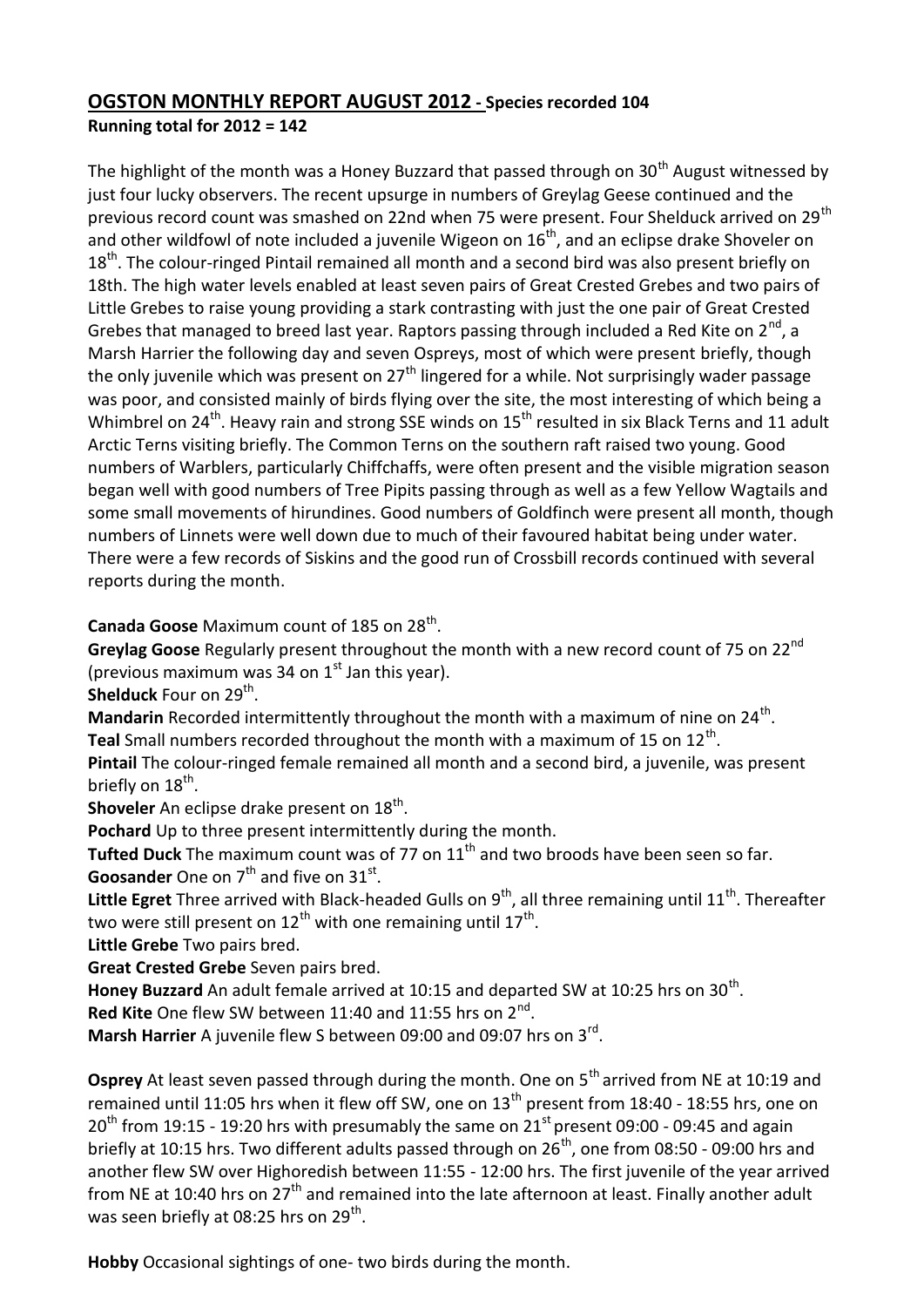Peregrine One on 12<sup>th</sup> and one on 19<sup>th</sup>.

**Oystercatcher** The resident pair and two young were still present at the beginning of the month, though became increasingly erratic in their appearances and only one young seen after around the  $8^{\text{th}}$ .

Little Ringed Plover One flew through on 11<sup>th</sup>.

**Ringed Plover** Two flew through on 11<sup>th</sup>.

**Lapwing** Up to 80 seen at times but they are finding it difficult to find anywhere to land.

Dunlin One flew through on 18<sup>th</sup>.

**Snipe** One on 31st.

**Whimbrel** One flew S on 24<sup>th</sup>.

**Curlew** Two flew through on 31st.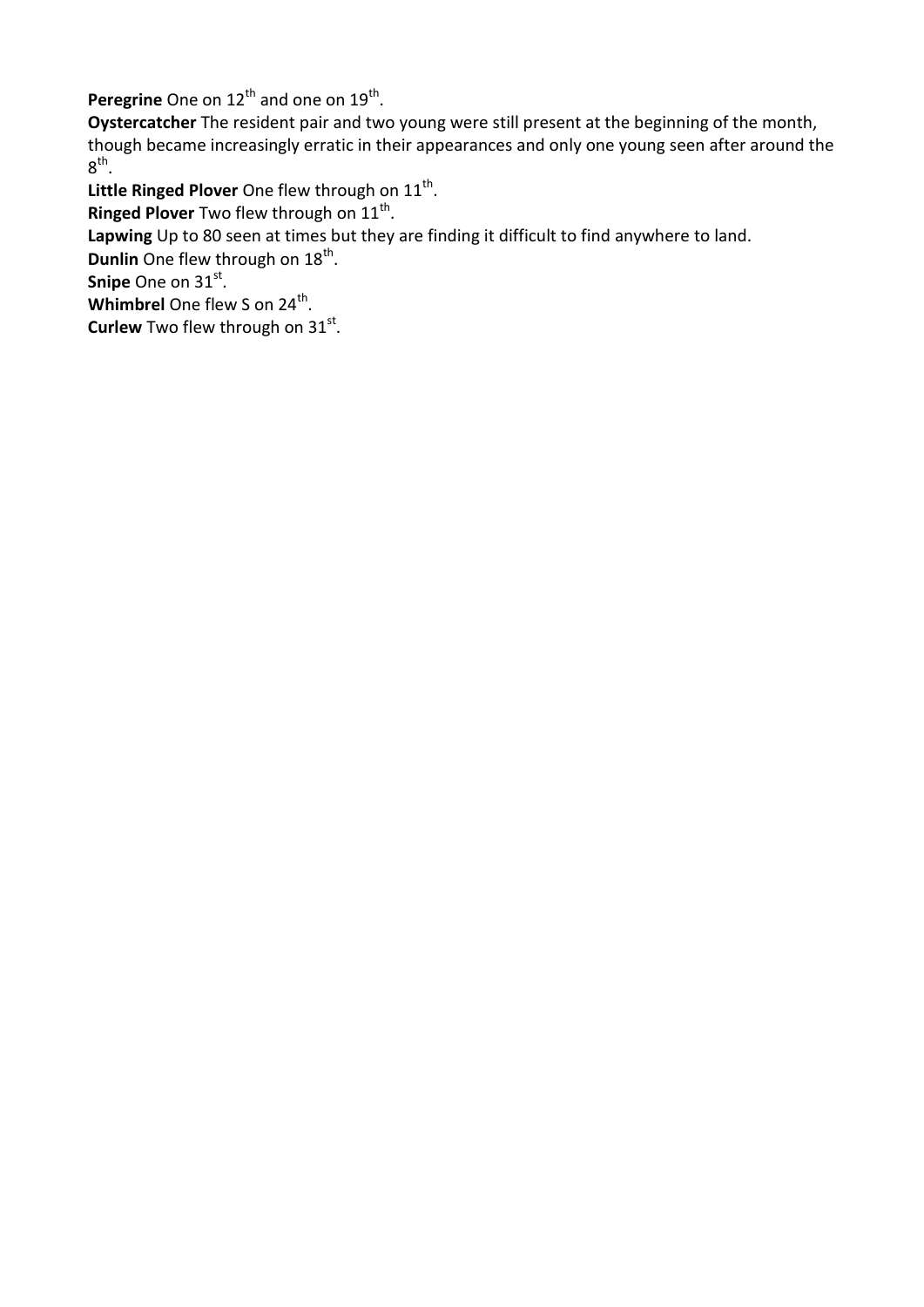## **OGSTON MONTHLY REPORT SEPTEMBER 2012 - Species recorded 107 Running total for 2012 = 145**

September produced a number of interesting sightings, the most exciting of which involved two Great White Egrets which had been tracked heading NW through Nottinghamshire before reaching Ogston and were also recorded passing through two sites in the Peak District as they continued on their journey.

The large numbers of Canada and Greylag Geese that had been present during August quickly dispersed early in the month. Seven Barnacle Geese flying through on  $2^{nd}$  was an unusual record of this scarce species at Ogston. Other wildfowl of interest included a good series of Pintail records, a record count of Mandarins, a few records of Wigeon, Gadwall, Shoveler and Goosander and the first Goldeneye of the autumn. After the good numbers of Ospreys recorded last month, there were surprisingly just two records during September and a single Red Kite passed through on  $10^{\text{th}}$ . With high water levels persisting wader passage continued to be poor with little of interest, three Turnstones flying through on 9<sup>th</sup>being the exception. The number of Gulls showed a general increase as the month progressed and these included the odd Yellow-legged Gull, Herring Gull and the first Greater Black-backed Gulls of the autumn. A Sandwich Tern on 1st got the month off to a good start, though disappointingly the only other Terns reported during the month were two unidentified birds present briefly on  $24<sup>th</sup>$ . For what must be the first year for some time there were no September sightings of Swifts, they seem to have left very early this year. A Whinchat on 24<sup>th</sup> was a good record and only the second this year. Visible migration of Meadow Pipits and hirundines etc was evident, but involved a steady trickle of passing through the site most days rather than a few days with large counts. The first Bramblings of the autumn flew over on 29<sup>th</sup>. Good numbers of Siskins were recorded either in areas of Larch or more frequently passing over, though there was just a single record of Crossbill on  $14^{\text{th}}$ .

Greylag Goose Only small numbers present most days with a maximum of 17 on 26<sup>th</sup>. Barnacle Goose Seven flew NNE at 10:05 hrs on 2<sup>nd</sup>.

**Mandarin** Small numbers were reported on several dates, though an exceptional flock were present on the River Amber on Milltown Inlet during the early morning of 24<sup>th</sup>. At least 30 were counted but the flock probably numbered well in excess of fifty and possibly up to 100 birds but unfortunately they were already swimming up river out of sight before a telescope could be used to count them properly.

**Wigeon** One on 1<sup>st</sup>, two on 6<sup>th</sup>, one on 23<sup>rd</sup>, three on 24<sup>th</sup> and two on 26<sup>th</sup>.

**Gadwall** One on  $11^{th}$ , two on  $16^{th}$  and three on  $26^{th}$ .

**Teal** Small numbers were present throughout the month, but a flock of up to 30 were present briefly on 27<sup>th</sup>.

**Pintail** What was presumed to be the long staying colour-ringed female was seen flying high, presumably leaving the site on  $1^{st}$ . From  $14^{th}$  onwards birds were seen quite regularly with a maximum of at least six on 28<sup>th</sup>.

**Shoveler** One eclipse drake on 1<sup>st</sup>and at least three fem/imm on 9<sup>th</sup>.

**Pochard** One - three on several dates.

Goldeneye An eclipse drake on 24<sup>th</sup>.

Goosander One on 25<sup>th</sup>.

Little Egret On 1<sup>st</sup> one arrived at 11:55 hrs and landed on the West Bank adjacent to the car park and one flew NW with two Great White Egrets between 09:05 and 09:12 hrs on  $16^{\text{th}}$ .

**Great White Egret** Two together with a Little Egret, flew NW through the site on 16<sup>th</sup> between 09:05 - 09:12 hrs. They had previously been reported in Nottinghamshire over Annesley Pit Top at 08:45 hrs and Bentinck at 08:48 hrs and after leaving Ogston were seen over Leash Fen at 09:35 hrs and at Millers Dale at 10:05 hrs. It seems likely that these would be the same two which were reported together in the Burton Marsh area Cheshire about a week later, coincidently in the same area as the White-fronted Geese that passed through Ogston in January. The second record for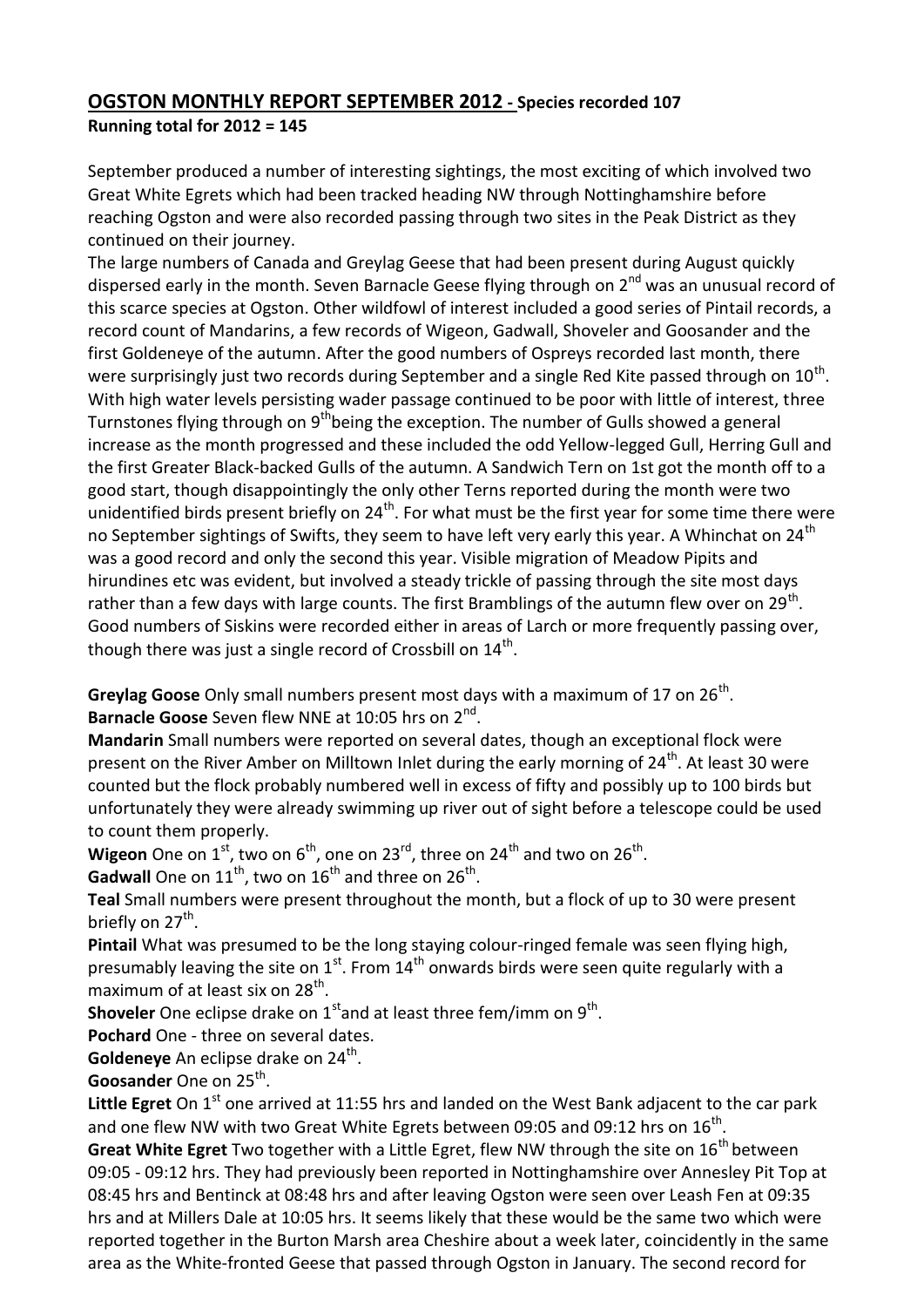Ogston and about the eighteenth for Derbyshire and the first record involving more than one bird. **Red Kite** On 10th one drifted SE between 09:20 and 09:27 hrs**.**

**Osprey** One flew S at 17:05 hrs on 4<sup>th</sup>and an adult flew through and left SE between 11:35 and 11:45 hrs on  $26^{th}$ .

**Hobby** Occasional sightings of up to five birds during the month, the last record being of two juveniles on 26 $^{\sf th}$ .

**Peregrine** One on 27<sup>th</sup> was the only record.

**Oystercatcher** One on 7<sup>th</sup> was the only record this month.

**Golden Plover** On  $16<sup>th</sup>$  c10 flew W.

Lapwing Up to 100 reported on several dates (maximum of 114 on 30<sup>th</sup>) mainly frequenting fields alongside the reservoir.

**Snipe** One - two on several dates.

**Curlew** The only record was of five which flew NW on 1st.

**Common Sandpiper** One-two present on several dates with a maximum of three on 4<sup>th</sup>. The last record was of one on 28th.

**Redshank** One present on 12<sup>th</sup> which managed to land on the Bistort that is floating around the margins of the reservoir.

**Turnstone** On 9<sup>th</sup> three circled the reservoir and after finding nowhere to land they left NE, the only record so far this year.

Lesser Black-backed Gull Small numbers were recorded passing through most days. On 19<sup>th</sup> c30 were present in a ploughed field alongside the reservoir and these included the same colourringed female from Texel in the Netherlands that was last seen at Ogston in March. In between these visits to Ogston this bird has briefly revisited the nesting colony where it was ringed on Texel and been seen elsewhere in the Netherlands as well as visiting a landfill site south of Bergen in Norway.

Herring Gull One on 10<sup>th</sup>.

**Yellow-legged Gull** One 1<sup>st</sup> summer on 1<sup>st</sup>.

Great Black-backed Gull Two an adult and a first winter on 23<sup>rd</sup> were the first of the autumn. Five passed through on 26<sup>th</sup>.

**Sandwich Tern** On 1<sup>st</sup> one present from 09:35 - 09:40 hrs then flew SE.

**Kingfisher** Almost daily sightings of one - three birds.

Raven Recorded on several dates with a maximum of three on 13<sup>th</sup>.

**Chiffchaff** Large numbers were still present early in the month, though a noticeable reduction of about 50% occurred overnight on  $10^{th}/11^{th}$ . After this there was a more gradual reduction in numbers as the month progressed and at least 12 were estimated to be present on 30<sup>th</sup>.

**Willow Warbler** Good numbers still present early in the month, though there was a marked departure overnight on  $5<sup>th</sup>/6<sup>th</sup>$  when just two remained in an area where 15-20 had been present the previous few days. Last recorded on  $18^{\text{th}}$ .

**Lesser Whitethroat** One on  $1^{st}$  and one on  $8^{th}/9^{th}$ .

**Whitethroat** Still present in reasonable numbers at the beginning of the month, though became increasingly more scarce from  $6<sup>th</sup>$  onwards, last recorded on 23 $<sup>rd</sup>$ .</sup>

Sedge Warbler Small numbers were present until the last sighting on 21<sup>st</sup>.

**Reed Warbler** One pair still feeding small fledged young at the beginning of the month. Last recorded on 21st.

**Blackbird** A noticeable influx occurred from around 24th with up to 30 birds around the West Bank car park at times.

**Spotted Flycatcher** One on 9<sup>th</sup> and two on 10<sup>th</sup> around the West Bank car park were the last recorded.

**Whinchat** One juvenile on 17<sup>th</sup> was only the second record this year.

**Tree Sparrow** Away from the regular birds behind the dam occasional birds were seen in the West Bank car park, where two were present on  $3^{\text{rd}}$ , one on  $8^{\text{th}}$  and two on  $29^{\text{th}}$ .

**Yellow Wagtail** Small numbers passing through on several dates with a maximum of six on 9<sup>th</sup>. Last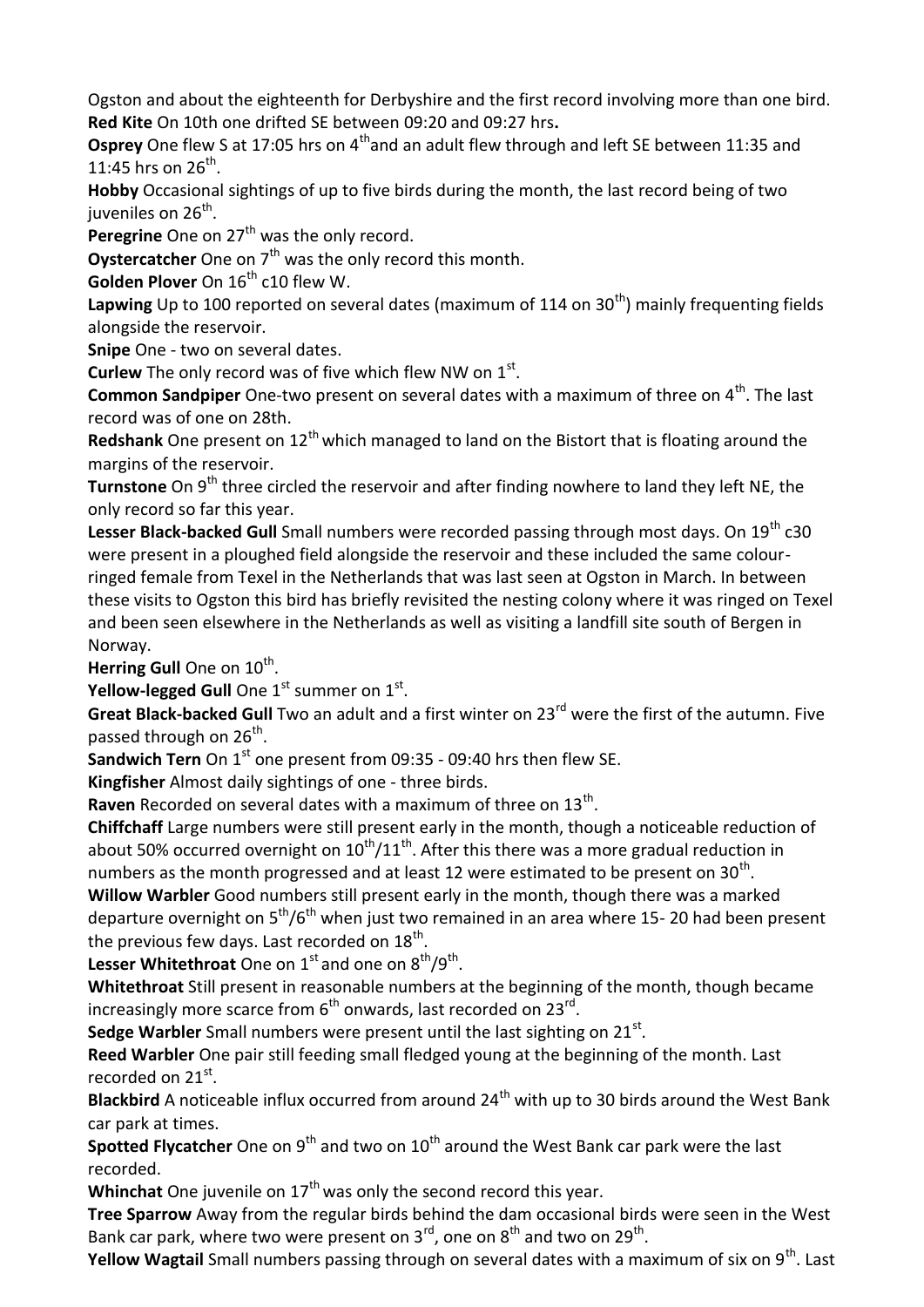recorded on 16<sup>th</sup>.

**White Wagtail** one on 12<sup>th</sup>.

**Tree Pipit** One on the West Bank during the early morning of 2<sup>nd</sup>, one flew S on 6<sup>th</sup> and one flew SE on 12 $<sup>th</sup>$ .</sup>

**Goldfinch** A noticeable reduction on the large numbers present last month, but still quite good numbers around.

**Linnet** Up to 200 were in ploughed and stubble fields opposite the West Bank around the end of the month.

Lesser Redpoll After the first bird on 14<sup>th</sup> recorded most days with a maximum of eight on 29<sup>th</sup>. Crossbill One over Milltown Inlet on 14<sup>th</sup>.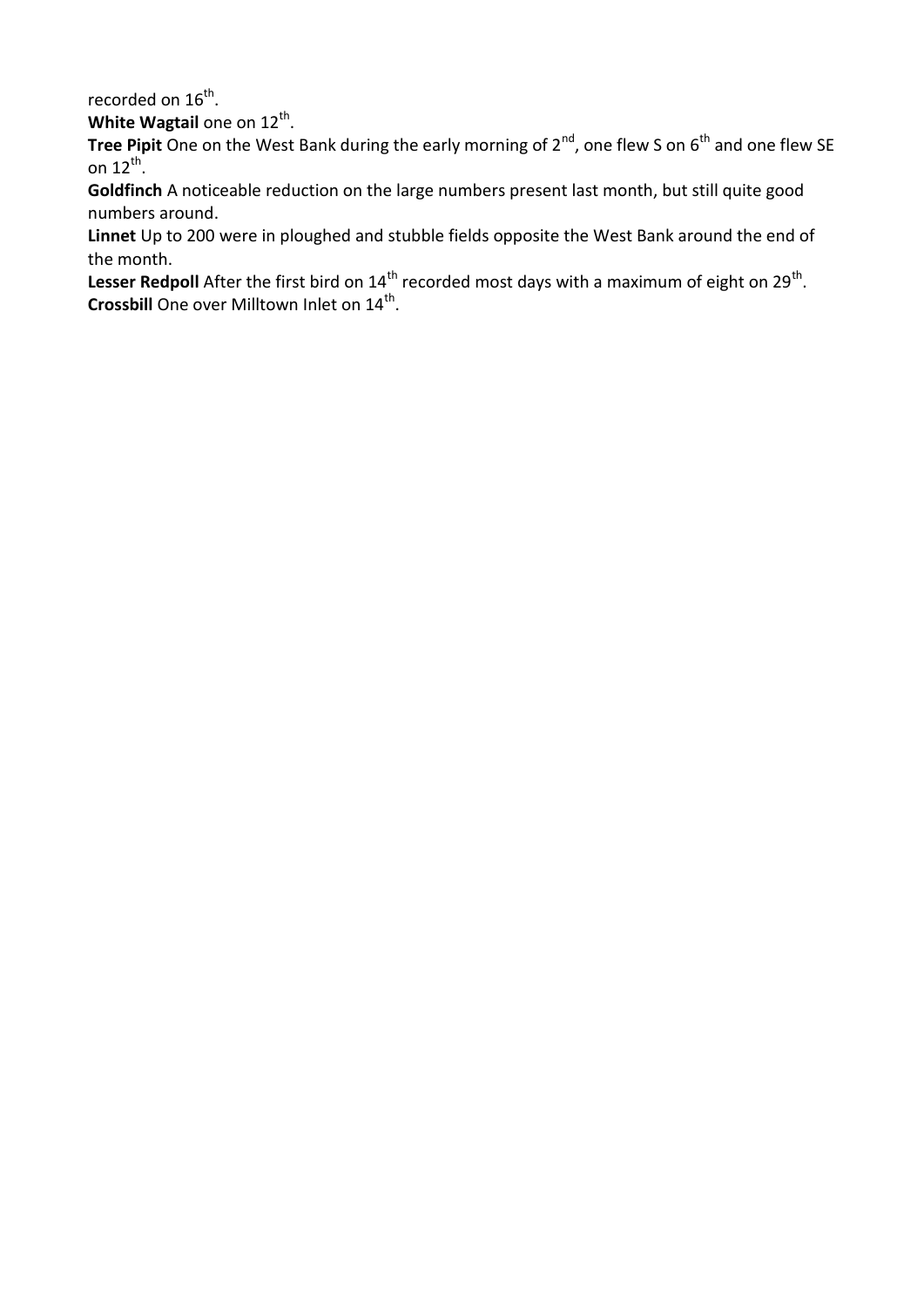## **OGSTON MONTHLY REPORT OCTOBER 2012 - Species recorded 100 Running total for 2012 = 150**

Wildfowl once again provided some interesting records though frustratingly a small flock of wild Swans on  $26<sup>th</sup>$  were seen too late to be identified with any certainty.

Numerous skeins of Pink-footed Geese were recorded passing over, both to the north and to the south of Ogston but the only ones which passed through the recording area were seven which flew NW on 25th. A Shelduck was present on 28th. A pair of Red-crested Pochards which visited on 10th was only the seventh ever record for Ogston. Other wildfowl of interest included several records of Shoveler, Gadwall and Goldeneye, and the good run of Pintail records continued. Few waders were recorded, and most of these passed through being unable to find any suitable habitat. Later during the month Gulls began roosting in relatively large numbers (for this time of year), perhaps encouraged to do so by the high water levels. Unfortunately most have been arriving between just prior to or just after dusk, nevertheless it has been an encouraging start to the winter Gull watching season.

Large numbers of Jays were on the move throughout the month, reflecting a nationwide movement, thought to be due to a partial failure of the Acorn crop this year. Swallows and House Martins were still reasonably common at the beginning of the month but numbers fell rapidly as the month progressed. A few Chiffchaffs and Blackcaps lingered during the first half of the month but they were gradually replaced by winter visitors as Bramblings arrived in reasonable numbers and the first Redwings and Fieldfares arrived. A Water Pipit visited briefly on 25<sup>th</sup> and there were several sightings of Rock Pipit. At least one Twite, a very rare visitor to Ogston, was present with a large flock of Linnets on  $2^{nd}$ . Siskins and Lesser Redpolls were both relatively numerous and once again there was a good number of Crossbill sightings.

**Wild Swans** A small group of c10 - 12 which passed over at dusk on 26<sup>th</sup> were thought most likely to have been Bewick's but unfortunately could not be positively identified.

Greylag Goose Only small numbers present most days with a maximum of 20 on 26<sup>th</sup>. **Shelduck** One female on 28<sup>th</sup>.

**Mandarin** Two on 7<sup>th</sup> and four on 18<sup>th</sup> were the only records.

Wigeon Quite a few transient flocks passed through, most staying only briefly. Ten on 8<sup>th</sup>, seven on  $12^{th}$  three on  $19^{th}$  two on  $21^{st}$  seven on  $22^{nd}$  nine on  $23^{rd}$ , 17 on  $25^{th}$ , two on  $26^{th}$  and five on  $28<sup>th</sup>$ .

Gadwall Three on  $10^{th}$ , six on  $16^{th}$ , two on 25<sup>th</sup>, one on 26<sup>th</sup>/27th and two on 28<sup>th</sup>.

Teal Regularly present in small numbers the maximum count being of c16 on 9<sup>th</sup>.

**Pintail** One juvenile was present from  $10^{th}$  -  $12^{th}$  and on the latter date another 17 flew W after circling the reservoir between 11:08 and 11:15 hrs. One on  $16^{\text{th}}$  and  $17^{\text{th}}$  and one on 25<sup>th</sup>. **Shoveler** Two were present from 10<sup>th</sup>-12<sup>th</sup>.

**Red-crested Pochard** A pair arrived at 09:35 hrs on 10<sup>th</sup> and remained close to the East Bank during the afternoon. Only the seventh record for Ogston and the first since  $5<sup>th</sup>$  Nov 2000. **Pochard** Five on  $8^{th}$ , a female on  $10^{th}$ , five on  $28^{th}$ , 1 female on  $29^{th}$  and four on  $31^{st}$ .

Goldeneye Three on 26<sup>th</sup> and two on 28<sup>th</sup>.

**Goosander** Two flew N on 25<sup>th</sup> and two through on 31<sup>st</sup>.

Grey Partridge One in stubble opposite the West Bank on 16<sup>th</sup>.

Merlin One fem/imm flew SE at 13:10 hrs on 5<sup>th</sup>.

Peregrine One on 7<sup>th</sup> and one on 12<sup>th</sup>/13<sup>th</sup>.

Water Rail One was heard on 1<sup>st</sup> and one seems to have taken up residence on the West Bank from  $28<sup>th</sup>$  onwards.

**Dunlin** Three flew S on 12<sup>th</sup> and one through on 28<sup>th</sup>.

**Curlew** Two on 12<sup>th</sup> passed through S unable to find anywhere to land.

**Redshank** One on 21st.

**Black-headed Gull** Good numbers present throughout the month with the maximum count being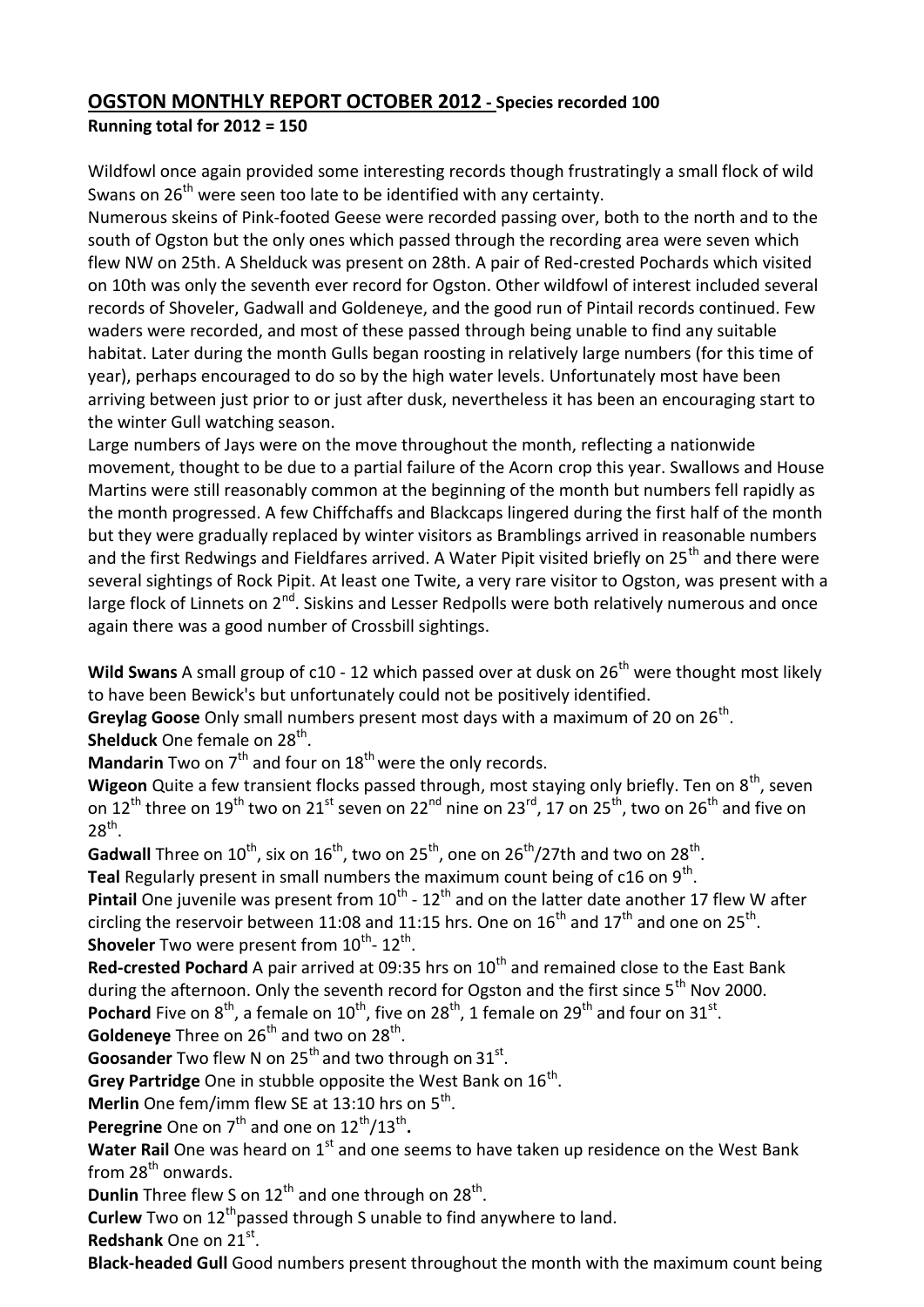of 1200 roosting on 26<sup>th</sup>.

**Common Gull** Recorded regularly throughout the month with a maximum of 46 in a pre-roost gathering on 26<sup>th</sup>.

Lesser Black-backed Gull Maximum count of c470 roosting on 28<sup>th</sup>.

Herring Gull Maximum count of c80 roosting on 28<sup>th</sup>.

**Yellow-legged Gull** Two (a 1stW and a 2ndW)in the roost on 27<sup>th</sup> and an adult in the roost on 30<sup>th</sup>. One flew N on  $31^{st}$ .

Great Black-backed Gull Maximum count of c60 roosting on 28<sup>th</sup>.

**Kingfisher** Up to three recorded daily throughout the month.

**Jay** Well above average numbers present throughout the month, part of a national influx of this species. The maximum count (and record count for Ogston) was of 35 over Highoredish mainly heading NE on  $5<sup>th</sup>$  while several others were present in trees in the area. Raven Maximum of four on 27<sup>th</sup>.

**Swallow** Still present in reasonable during the first week, with a maximum count of c150 on 6<sup>th</sup> though became very scarce by mid month. The last records were of two flying S on 27<sup>th</sup> and five flying S on 28<sup>th</sup>.

House Martin Recorded daily up to 6<sup>th</sup> with a maximum count of c70 on 3<sup>rd</sup>, then no records until the last record of one flying S on 20<sup>th</sup>.

**Chiffchaff** Still reasonably numerous at the beginning of the month with 15+ on 3<sup>rd</sup> and 6<sup>th</sup> the maximum number recorded. Numbers then decreased gradually until the last record of one on  $14<sup>th</sup>$ .

**Blackcap** Several present at the beginning of the month gradually decreased until last recorded on  $14^{\text{th}}$ .

**Starling** Quite a few passing through with a maximum of 1000+ heading W on 28<sup>th</sup>.

Fieldfare The first arrivals were c30 on 24<sup>th</sup> and the maximum count was of c200 on 25<sup>th</sup>.

Redwing First arrivals were 33 over Highoredish on 7<sup>th</sup> and other counts included c310 on 13<sup>th</sup>, 144 on  $19^{th}$  and c350 on 25<sup>th</sup>.

**Tree Sparrow** Apart from the regular birds behind the dam four flew N over Highoredish on 7<sup>th</sup> and three were present around the West Bank car park on  $8<sup>th</sup>$ .

**Stonechat** One male on 4<sup>th</sup> was the only record this year so far.

**Yellow Wagtail** A late record of one on 4<sup>th</sup>.

**Meadow Pipit** Light passage noted on most days, particularly during the first half of the month with counts of 104 on  $5^{th}$ , 87 on  $13^{th}$  and 131 on  $19^{th}$ .

**Rock Pipit** Two on 12<sup>th</sup>, then singles on 14<sup>th</sup>, 15<sup>th</sup>, and 18<sup>th</sup>.

**Water Pipit** One circled the reservoir a couple of times before flying SE between 11:00 and 11:05 hrs on  $25^{\text{th}}$ .

**Brambling** Recorded quite regularly with several birds visiting the feeders by the hide and a maximum count of c15 over Highoredish on 29<sup>th</sup>.

**Siskin** Maximum count of 53 over Highoredish on 5<sup>th</sup>.

**Linnet** Up to 200 were present on  $1^{st}$  and  $2^{nd}$ , with much smaller numbers after this.

Twite At least one with c200 Linnets on 2<sup>nd</sup> October.

**Lesser Redpoll** Recorded regularly throughout the month with a maximum count of 43 over Highoredish on 13<sup>th</sup>.

**Crossbill** A good number of records again the majority of which were from Highoredish. One flew W on 5<sup>th</sup>, two over Highoredish on 7<sup>th</sup>, 16 over Highoredish on 13<sup>th</sup>, two over Highoredish on 19<sup>th</sup>, heard at Highoredish on 20/21<sup>st</sup>, and two over Highoredish on 25<sup>th</sup>.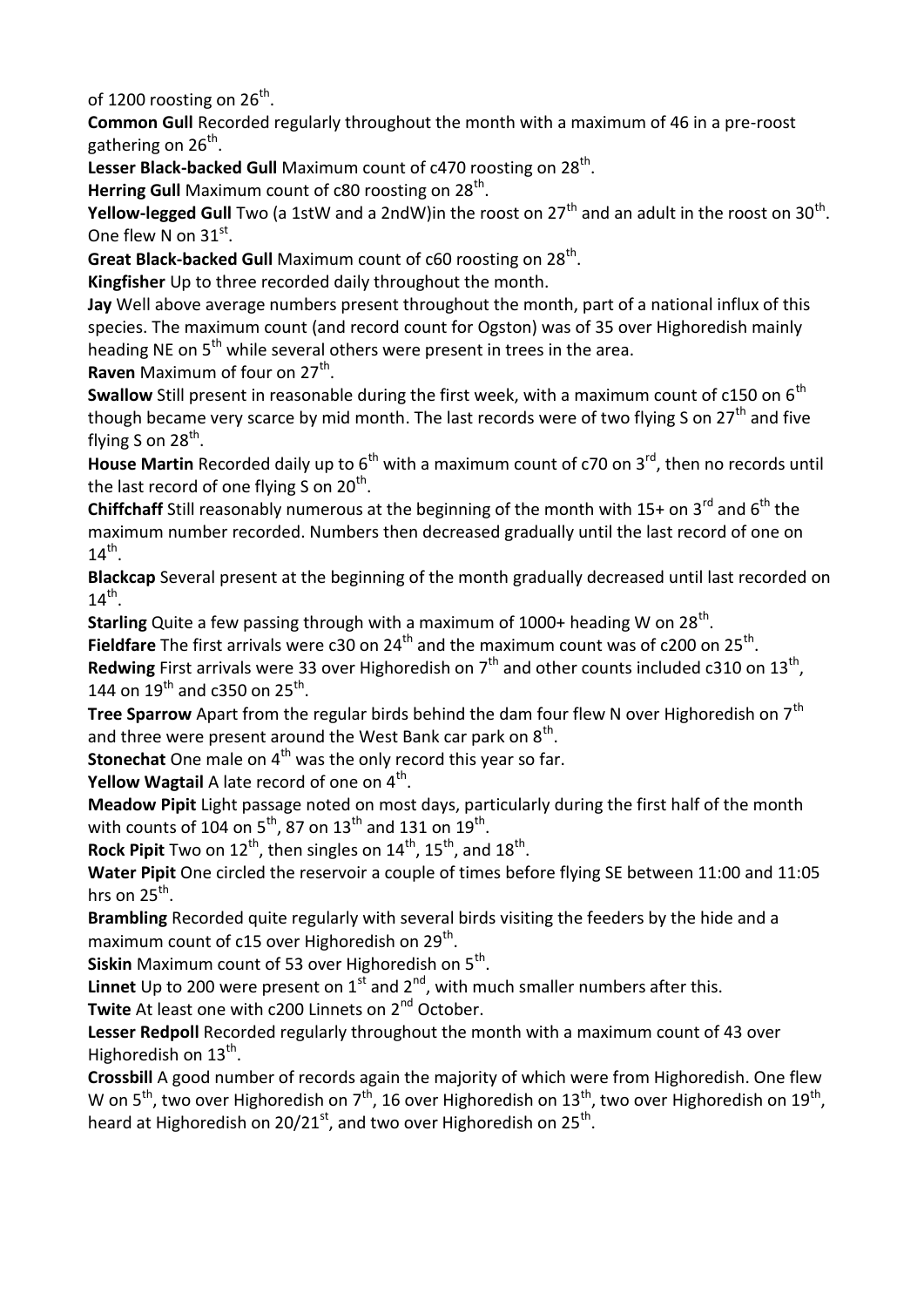## **OGSTON MONTHLY BIRD REPORT NOVEMBER 2012 - Species recorded 99 Running total for 2012 = 155**

An excellent month with numerous highlights most notable of which was the third ever record of Great White Egret on 3<sup>rd</sup>, hot on the heels of Ogstons second record in September. That same day also produced a Hawfinch, the first Whooper Swans of the year as well as Caspian and Yellowlegged Gulls in the roost.

Water levels finally began to drop slightly early in the month and immediately the numbers of Teal and Snipe present began to increase, though heavy rain later in the month at least temporarily refilled the reservoir. A reasonable number of Pink-footed Geese passed over, mainly during the second half of the month and other wildfowl of interest included a first-winter drake Scaup on  $17<sup>th</sup>$ and an immature Common Scoter on  $9^{th}$ . A juvenile Great Northern Diver visited briefly on 27<sup>th</sup> before apparently leaving for Carsington. The Water Rail from October remained all month and a Jack Snipe was seen on  $11<sup>th</sup>$ . Good numbers of Gulls continued roosting and included several Caspian and Yellow-legged Gulls. Unseasonal visitors included two Chiffchaffs on  $17<sup>th</sup>$  and a Blackcap on  $26<sup>th</sup>$ . An excellent run of Waxwing records during the month was no surprise given the large numbers arriving nationally, though all visited only briefly. The first Dippers since March were seen on the river downstream of the reservoir as well as one on the reservoir. A few Bramblings continued to pass through with some visiting feeders by the hides and gardens within the recording area. Reasonable numbers of Siskins and Lesser Redpolls were around and there were a couple of records of Crossbill as well as a second Hawfinch which was present briefly on  $24<sup>th</sup>$ .

**Mute Swan** Two juveniles were present on 9<sup>th</sup> and 10<sup>th</sup>.

Whooper Swan Six flew E at 10:00 hrs on 3<sup>rd</sup>.

**Pink-footed Goose** On 3rd 40 were seen passing over south of the reservoir on the guided walk. On  $15<sup>th</sup>$  c800 flew NW in five skeins and one was down with Greylags, 120 flew E on 27<sup>th</sup>, c320 flew ESE in one skein at 09:03 hrs on 28<sup>th</sup> and c270 flew ESE in three skeins on 29<sup>th</sup>.

Greylag Goose Maximum count of 19 on 15<sup>th</sup> and 16<sup>th</sup>.

**Mandarin** Four on 29<sup>th</sup> was the only record.

**Wigeon** One on  $8^{th}$ , two drakes on 24<sup>th</sup>, a pair on 26<sup>th</sup>, four on 27<sup>th</sup> (two pairs) and a pair on 30<sup>th</sup>. Gadwall Three from 19<sup>th</sup> - 21<sup>st</sup>, four (two pairs) on 22<sup>nd</sup>, one on 24<sup>th</sup> and 25<sup>th</sup> and a pair on 30<sup>th</sup>. **Teal** Maximum count of c50 on 25<sup>th</sup>.

**Shoveler** An immature drake was present from 17<sup>th</sup> - 22<sup>nd</sup>.

**Pochard** Recorded regularly but numbers present fluctuated daily with a maximum count of 20 on  $12^{th}$ .

**Scaup** a first-winter male on 17<sup>th</sup>.

Common Scoter One immature female on 9<sup>th</sup>.

Goldeneye Seen daily from 4<sup>th</sup> onwards with a maximum of eight on 27<sup>th</sup>.

**Goosander** One on 3<sup>rd</sup>, one drake flew N on 18<sup>th</sup>, one drake flew NW on 20<sup>th</sup>, a drake present early morning and a female flew SE on 24<sup>th</sup> and two drakes flew N on 30<sup>th</sup>.

**Great Northern Diver** A juvenile on 27<sup>th</sup> was present for an hour or so from 12:20 hrs then appeared to leave and go to Carsington during the afternoon. The ninth Record for Ogston. The previous record here last year also appeared to go to Carsington after a one and a half day stay here.

**Great White Egret** One flew S along the east side of the reservoir before departing SW between 15:35 - 15:40 hrs. The third record for Ogston.

Peregrine The only records were of singles on 14<sup>th</sup>, 22<sup>nd</sup> and 25<sup>th</sup>.

**Water Rail** The bird from October remained throughout the month, though could be elusive at times. It visited the feeding station by the hide during cold weather on 30<sup>th</sup>.

Dunlin One present briefly with Lapwings on 27<sup>th</sup>.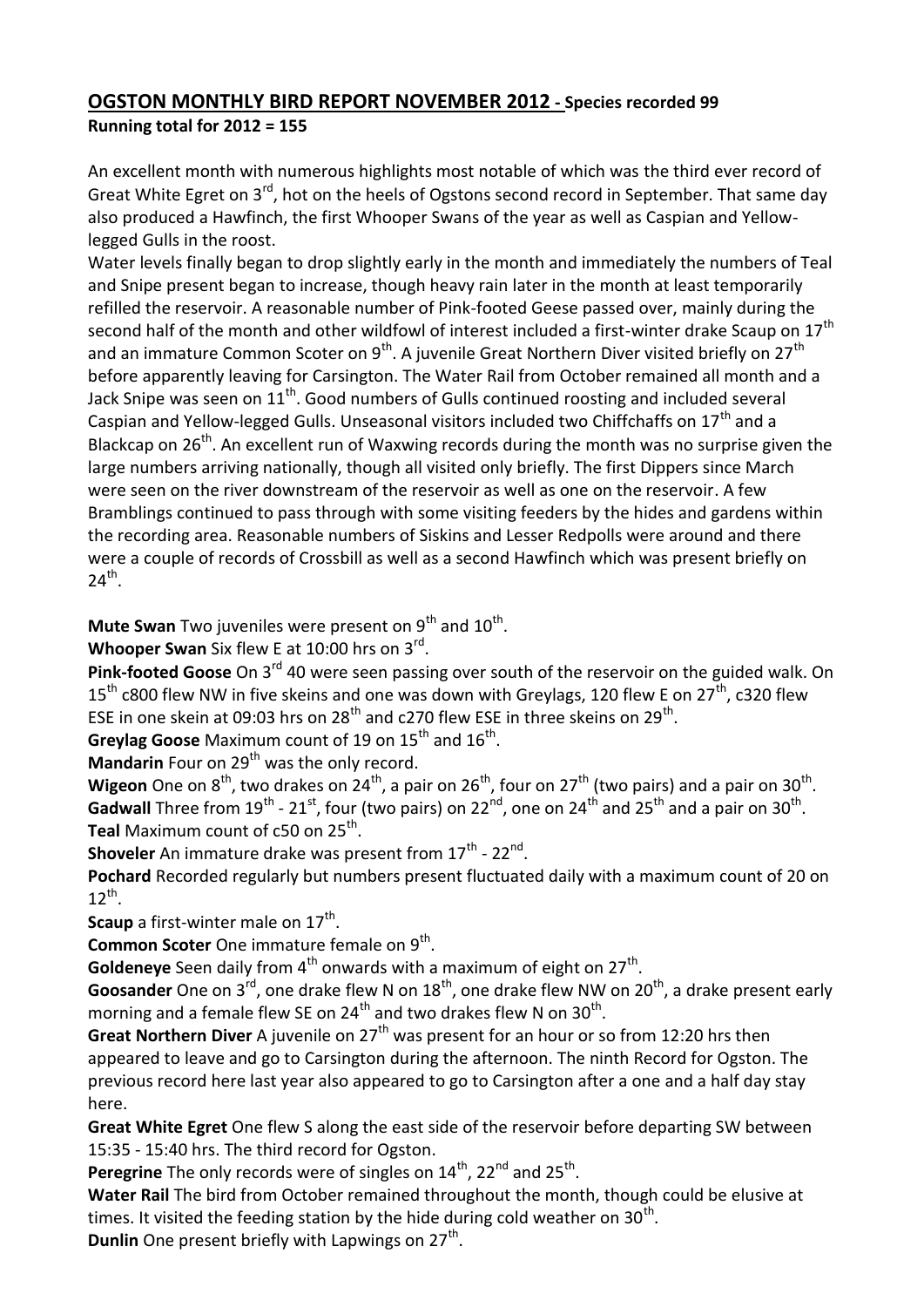**Jack Snipe** One flushed during a work party on 11<sup>th</sup>.

**Snipe** Maximum count of 28 on 18<sup>th</sup>.

Woodcock One was seen leaving Carr Wood at dusk on 17<sup>th</sup>.

**Curlew** One flew SSE on 14<sup>th</sup>.

Black-headed Gull The maximum count was of c3700 in the roost on 16<sup>th</sup>.

**Yellow-legged Gull** A 3rdW flew N on 17<sup>th</sup>. All other records came from the roost, these were one 2ndW on  $3^{rd}$ , three adults on  $10^{th}$ , a 2ndW on  $11^{th}$  and two on  $24^{th}$  (2ndW and 3rdW).

**Caspian Gull** This month saw something of a return to form for this species at Ogston, though whether or not this continues remains to be seen. All records were from the roost. One adult on  $3^{rd}$ . A 1stW on 4<sup>th</sup>, one adult on 10<sup>th</sup>, an adult and a 3rdW on 17<sup>th</sup>, the 3rdW present again on 18<sup>th</sup>. One adult in the roost on 22<sup>nd</sup>. An adult present in the roost on 10<sup>th</sup> and 11<sup>th</sup> showed some characters of Caspian Gull but was thought to be a hybrid (most probably Caspian X Herring Gull). Woodpigeon At Highoredish c1920 flew W on 3<sup>rd</sup> and c3900 flew W on 4<sup>th</sup>.

**Kingfisher** One -two almost daily throughout the month.

**Jay** The record numbers present during September and October appear to have largely dispersed now and numbers have returned to something like more normal levels.

**Chiffchaff** Two were present on 17<sup>th</sup>, the first since 14<sup>th</sup> October.

**Blackcap** One on 26<sup>th</sup>, the first since 14<sup>th</sup> October.

**Waxwing** On 11<sup>th</sup> 20 were present between the car park and the hides on 11<sup>th</sup>. One flew SW on  $16<sup>th</sup>$ . On  $17<sup>th</sup>$  6 were present briefly from 12:05 - 12:10 hrs then flew ENE. On 22<sup>nd</sup> 27 were present briefly around 10:30 hrs then flew NE. On 24<sup>th</sup> two were present in the West Bank car park briefly at 10:10 hrs then flew NE.

**Dipper** One on the River Amber downstream of the reservoir on 4<sup>th</sup> and 6<sup>th.</sup> One flew SE across Chapel Bay on  $16^{th}$ . At least one (probably two) were on the river Amber on  $24^{th}$ .

**Fieldfare** Quite good numbers were passing through early in the month with counts of c600 which flew W on  $3^{\text{rd}}$ , c550 W on  $4^{\text{th}}$  and 130 flew W on  $9^{\text{th}}$ . Later in the month more erratic in appearances with flocks of up to 50 present on some days.

Redwing Good numbers present all month with counts of c175 W on 3<sup>rd</sup>, c160 on 8<sup>th</sup>, 75 on 26<sup>th</sup>. **Tree Sparrow** Several visiting the usual feeders behind the dam all month.

**Rock/Water Pipit** One thought most likely on call to be a Water Pipit, was heard but not seen on both  $11^{\text{th}}$  &  $12^{\text{th}}$ .

**Brambling** A few were still passing over during the first half of the month with a maximum of 10+ over Highoredish on  $3^{rd}$ . A few were visiting feeders on and off during the month and at least five were in Brackenfield Churchyard on 26<sup>th</sup>.

**Siskin** Quite good numbers around with counts of c40 over Highoredish on 4<sup>th</sup>, c80 in Alders by the River Amber on  $6^{th}$  and 66 over Highoredish on 9<sup>th</sup>.

**Lesser Redpoll** A few were present all month with a maximum count of c30 which flew W over Highoredish on 3rd.

**Crossbill** One flew E on  $8<sup>th</sup>$  and two over Highoredish on  $11<sup>th</sup>$ .

Hawfinch One flew W over Highoredish with Bramblings on 3<sup>rd</sup> and one was present briefly in trees near the north-eastern corner of the reservoir before flying SE on 24<sup>th</sup>. The eighth and ninth records for Ogston.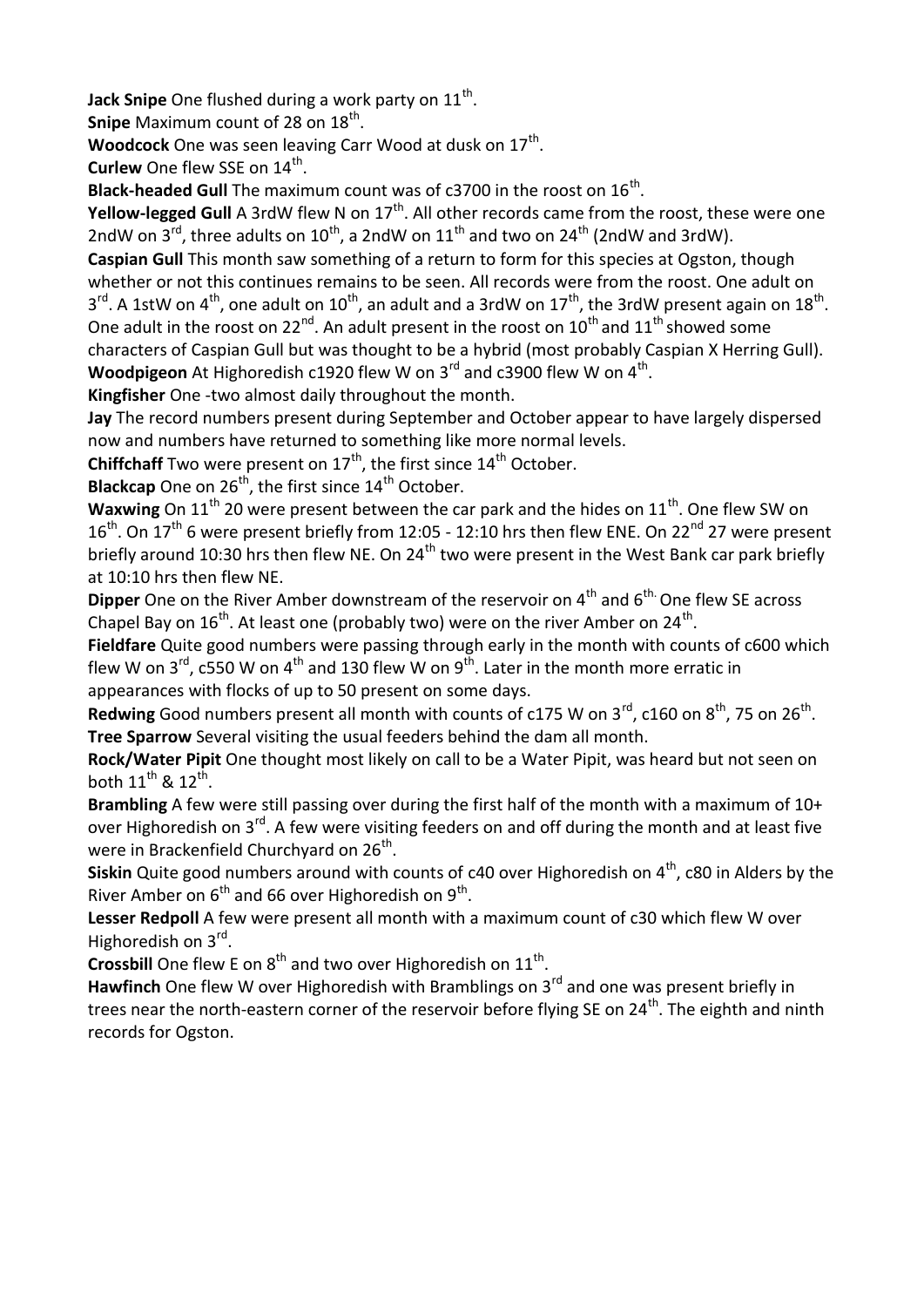## **OGSTON MONTHY BIRD REPORT DECEMBER 2012 - Species recorded 91 Total for 2012 = 156**

Apart from a brief cold spell mid-month relatively mild weather prevailed with frequent and often heavy rainfall which ensured that the reservoir remained full. The main highlight of the month was a Great Northern Diver which flew through on 16<sup>th</sup>, unfortunately its arrival had coincided with the boats emerging from the yacht club. Wildfowl numbers were relatively low, which was at least partly due to the high water levels. A few Pink-footed Geese passed over, there were a couple of records of Shelduck and the occasional Wigeon, Gadwall and Goosander but the most interesting wildfowl record concerned a drake Common Scoter on  $14<sup>th</sup>$ , a rare December occurrence for this species. A pair of Ruddy Ducks, now a very scarce visitor to Ogston following the cull, arrived on  $13<sup>th</sup>$  and remained until the end of the month. The most interesting waders reported were a Grey Plover which flew through on  $14<sup>th</sup>$  and a Golden Plover which also passed through on 23<sup>rd</sup>, while the commoner wader species such as Snipe and Lapwing were present in only small numbers due to the lack of habitat caused by the high water levels. The Gull roost was unpredictable, with numbers present varying from night to night. Often large numbers of the commoner species were present but the scarcer species were few and far between, the highlight being an adult Mediterranean Gull which was present on several occasions. A sighting of a Little Owl in the West Bank car park was encouraging news as there have been very few sightings of this species this year. Very few berries remained in the area and consequently there were just two records of Waxwings this month and similarly numbers of winter thrushes were also much reduced compared with the numbers present in November. A few Bramblings and reasonable numbers of Siskins remained in the area, though there was just a single record of Crossbill.

**Pink-footed Goose** On 6<sup>th</sup> c75 flew NW at 11:00 hrs. On 11<sup>th</sup> c100 flew W and c80 flew NW. Greylag Goose Maximum count of 54 on 19<sup>th</sup>.

**Shelduck** On 9<sup>th</sup> five were present and one flew W on 21<sup>st</sup>.

**Mandarin** Four on 29<sup>th</sup> was the only record.

**Wigeon** One on  $4^{th}$ , one on  $12^{th}$ , two on  $16^{th}$ , four on  $20^{th}/21^{st}$  and one on  $24^{th}$ .

**Gadwall** One on  $17<sup>th</sup>$ , two on  $18<sup>th</sup>$  and one on  $21<sup>st</sup>$ .

Pochard Recorded daily with a maximum of 15 on 14<sup>th</sup>.

**Common Scoter** A drake was present on 14<sup>th</sup>.

Goldeneye Present daily with a maximum of seven on 12<sup>th</sup>.

**Goosander** Three on 1<sup>st</sup>, two on 2nd, two on 4<sup>th</sup>, one flew N on 11<sup>th</sup>, two on 16<sup>th</sup>, two flew S on  $28<sup>th</sup>$ , four on  $29<sup>th</sup>$  and one flew S on  $30<sup>th</sup>$ .

**Ruddy Duck** A pair present from 13th to the end of the year.

**Great Northern Diver** On 16<sup>th</sup> one (probably adult) arrived from the NE did a circuit of the reservoir and then left in a WNW direction between 10:50 and 10:55 hrs. The 11<sup>th</sup> record for Ogston (last months was the  $10<sup>th</sup>$  and not the ninth as stated in the November report). Peregrine One on 3<sup>rd</sup> and one on 10<sup>th</sup> were the only records.

**Water Rail** Up to two birds present all month but often elusive.

Golden Plover One flew SE on 23<sup>rd</sup>.

Grey Plover One flew S at 11:00 hrs on 14<sup>th</sup>.

**Dunlin** One flew NW on 3<sup>rd</sup>, and one flew through on 9<sup>th</sup>.

**Snipe** Small numbers (up to five) were present all month.

Woodcock One was seen by the Oak Tree at dusk on 1<sup>st</sup>.

Mediterranean Gull Single adults recorded in the roost on 7<sup>th</sup>, 18<sup>th</sup>, 21<sup>st</sup>, 24<sup>th</sup> and 28<sup>th</sup>.

**Yellow-legged Gull** One 2ndW in the roost on 2<sup>nd</sup>. A 1stW was present in the pre-roost gathering on 23<sup>rd</sup>, 27<sup>th</sup>, 30<sup>th</sup> and 31<sup>st</sup>.

**Caspian Gull/Hybrid** An adult in the roost on 2<sup>nd</sup> showed some characters of Caspian Gull but was believed to be a hybrid.